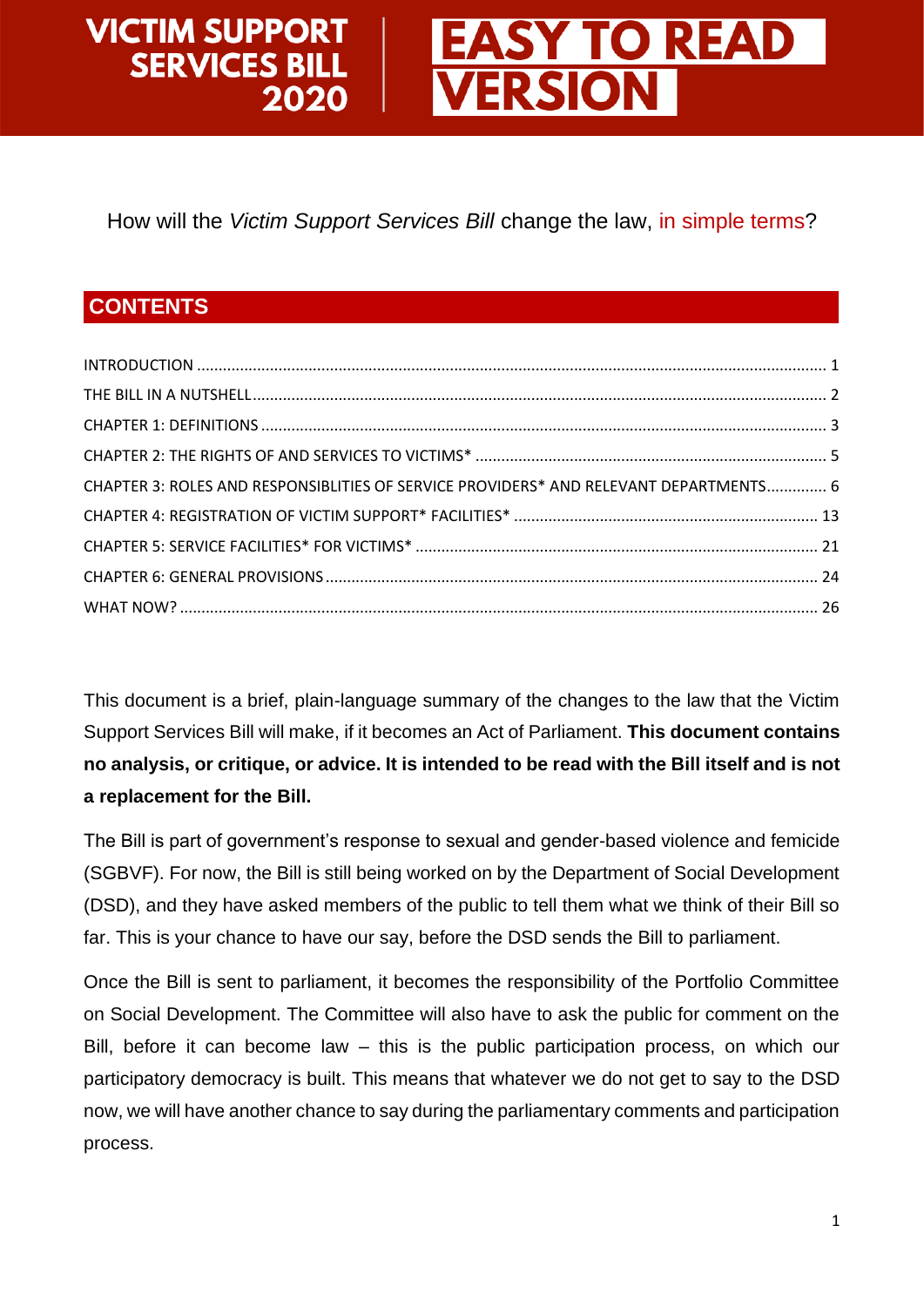## <span id="page-1-0"></span>**THE BILL IN A NUTSHELL**

#### **The Bill's states that its objectives are to:**

(a) set a framework for giving support services to **all victims of violent crime**;

(b) set out the rights of victims;

(c) make it law for all service providers, dealing with a victim, to treat them with dignity and respect regardless of their citizenship, race, gender, culture, religious and personal circumstances;

(d) set legal rules for how and when victims are referred to a service provider;

(e) set legal rules for who must help victims to access support services and programmes, and services from the DSD and other service providers;

(f) clarify the roles and responsibilities of service providers and the other executive departments in providing of victim empowerment services;

- (g) reduce secondary victimisation;
- (h) set out how all this will be managed, and by whom;

(i) make legal rules about intersectoral programmes, or support services, that prioritise integrated service delivery;

- (j) make it law for all victim service facilities to be registered;
- (k) make it law for all victim empowerment programmes to be accredited;
- (l) make it law for all staff member to be vetted; and

(m) to set out legal minimum standards for the security measures that all services providers will have to implement.

#### **The Bill will apply to:**

- all victims of violent crime (a very wide range of people, as you will in the definitions),
- all service providers (another wide range of people, as you will in the definitions), and
- certain executive departments.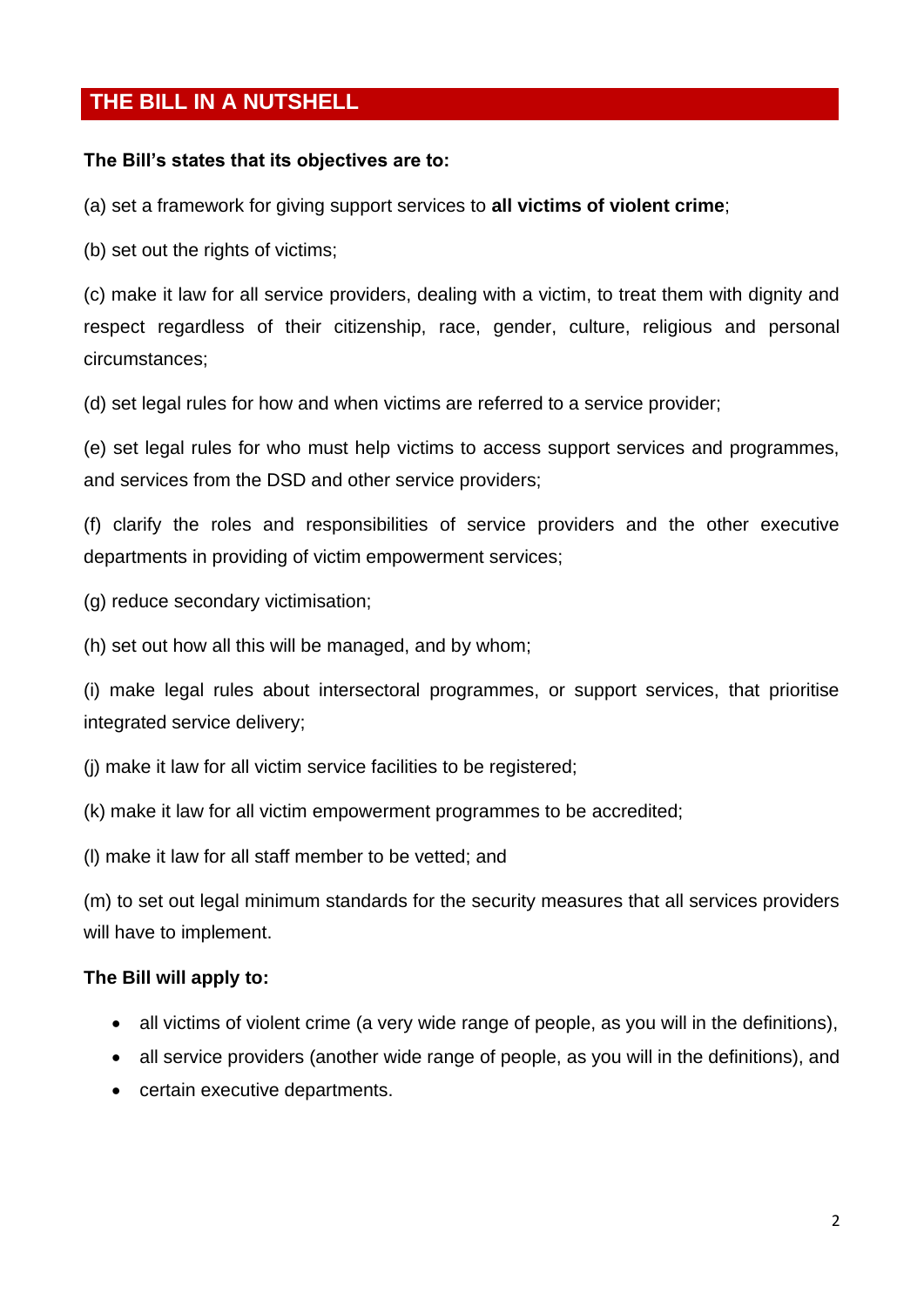# <span id="page-2-0"></span>**CHAPTER 1: DEFINITIONS**

To understand the full meaning and impact of the Bill, we must look at some of the important definitions in Chapter 1. Wherever you see these words being used in the Bill, these are the intended meanings, and you will see an asterix (\*) in this document to remind you when a word has a specific definition:

| <b>Definition</b>                                | <b>Explanation</b>                             |  |  |
|--------------------------------------------------|------------------------------------------------|--|--|
| "accreditation" means the process of             | One of the objectives of the Bill is to        |  |  |
| certification of the programmes required         | make it law for all programmes to be           |  |  |
| to provide victim support services in            | "accredited". To be accredited, your           |  |  |
| accordance with the norms and minimum            | programme must comply with norms and           |  |  |
| standards;                                       | standards (still be to decided), and apply     |  |  |
|                                                  | for a certificate confirming that you do.      |  |  |
|                                                  |                                                |  |  |
| "associated<br>professions" includes             | As you will see later, the Bill puts a legal   |  |  |
| psychological, medical, forensic, or such        | obligation on all these types of people to     |  |  |
| other professions applying the social            | "screen" and "assess" victims with whom        |  |  |
| sciences;                                        | they come in contact.                          |  |  |
|                                                  |                                                |  |  |
| "facility" means a physical structure            | This means regardless of where your            |  |  |
| of<br>the<br>nature<br>irrespective<br>0f<br>its | facility is, how big it is, whether it is your |  |  |
| construction, which is established by any        | home, or an organisation where you             |  |  |
| person and from which any service to             | work – the facility will have to be            |  |  |
| victims is rendered;                             | registered.                                    |  |  |
|                                                  |                                                |  |  |
| "service<br>provider"<br>means<br>any            | Anyone who provides services<br>for            |  |  |
| registered facility as contemplated in           | victims of violent crime, from medical         |  |  |
| section 39;                                      | professionals to medical aids; from            |  |  |
|                                                  | counselling services to churches; from         |  |  |
|                                                  | shelters to children's and<br>old-age          |  |  |
|                                                  | homes; and many others.                        |  |  |
|                                                  |                                                |  |  |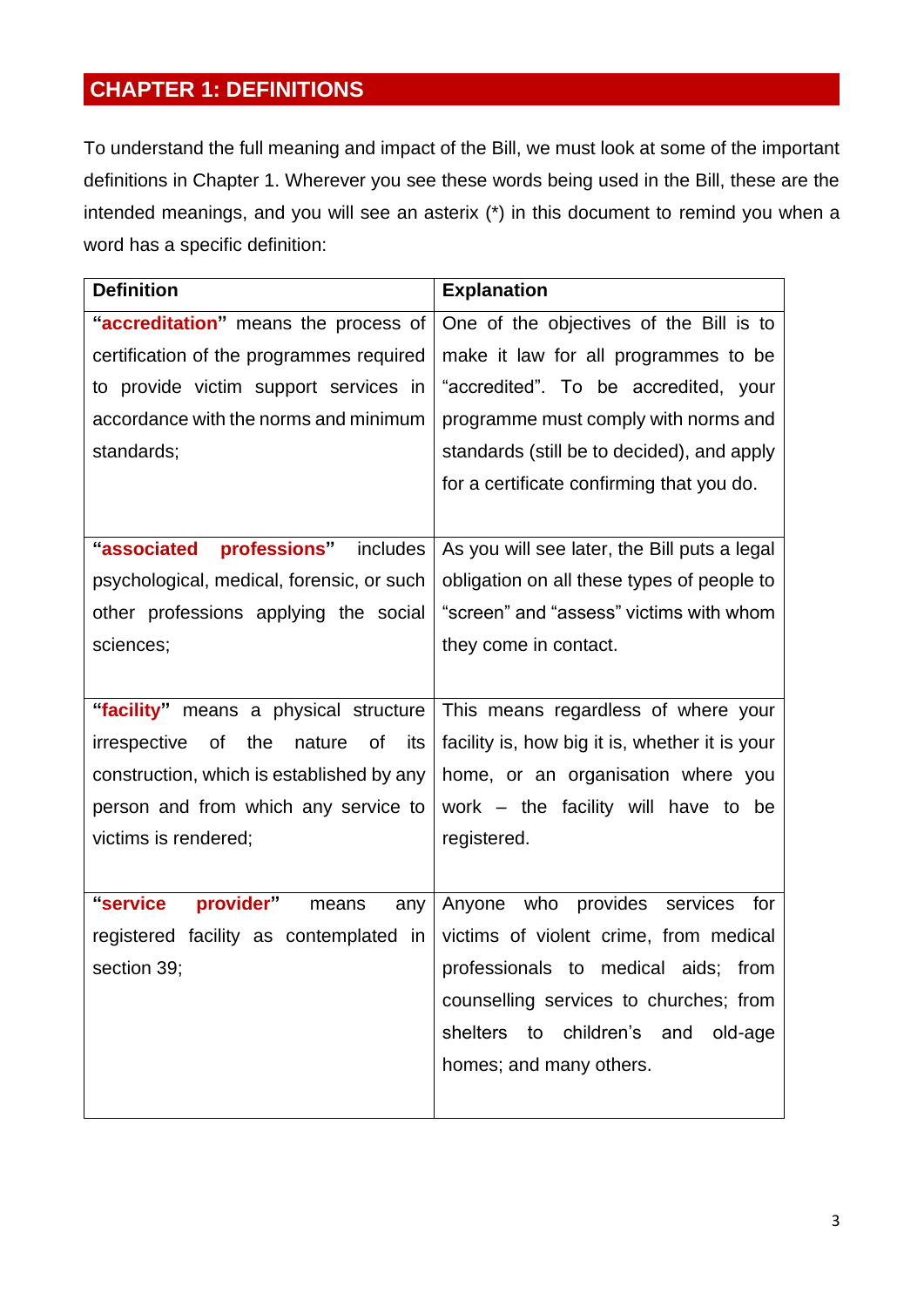| "victim" means any person who has             | This definition means the Bill and all the    |
|-----------------------------------------------|-----------------------------------------------|
| suffered physical, emotional, spiritual or    | rights and obligations in it, apply to a very |
| psychological harm as a result of a violent   | wide group of people.                         |
| crime, either committed or directed against   |                                               |
| him or her, or his or her family members,     |                                               |
| irrespective of whether any perpetrator is    |                                               |
| identified, apprehended, and prosecuted or    |                                               |
| convicted;                                    |                                               |
|                                               |                                               |
| "victim empowerment" means                    | This definition means the Bill and all the    |
| comprehensive programme or support            | rights and obligations in it, apply to a very |
| services aimed at ameliorating the            | wide range of formal and informal services    |
| condition of victimisation to help a victim   | and help for victims.                         |
| recover, and is not limited to the provision  |                                               |
| of psycho-social services;                    |                                               |
|                                               |                                               |
| "victim support" means the emotional          | This definition means the Bill and all the    |
| and practical support, and management         | rights and obligations in it, apply to a very |
| and referral to professional or other support | wide range of actions.                        |
| services where necessary;                     |                                               |
|                                               |                                               |
| "violence" includes emotional, and            | This definition means the Bill understands    |
| economic abuse as well as physical harm       | violence to be a very wide range of things    |
| or threats of physical harm.                  | people do, or don't do, to others.            |
|                                               |                                               |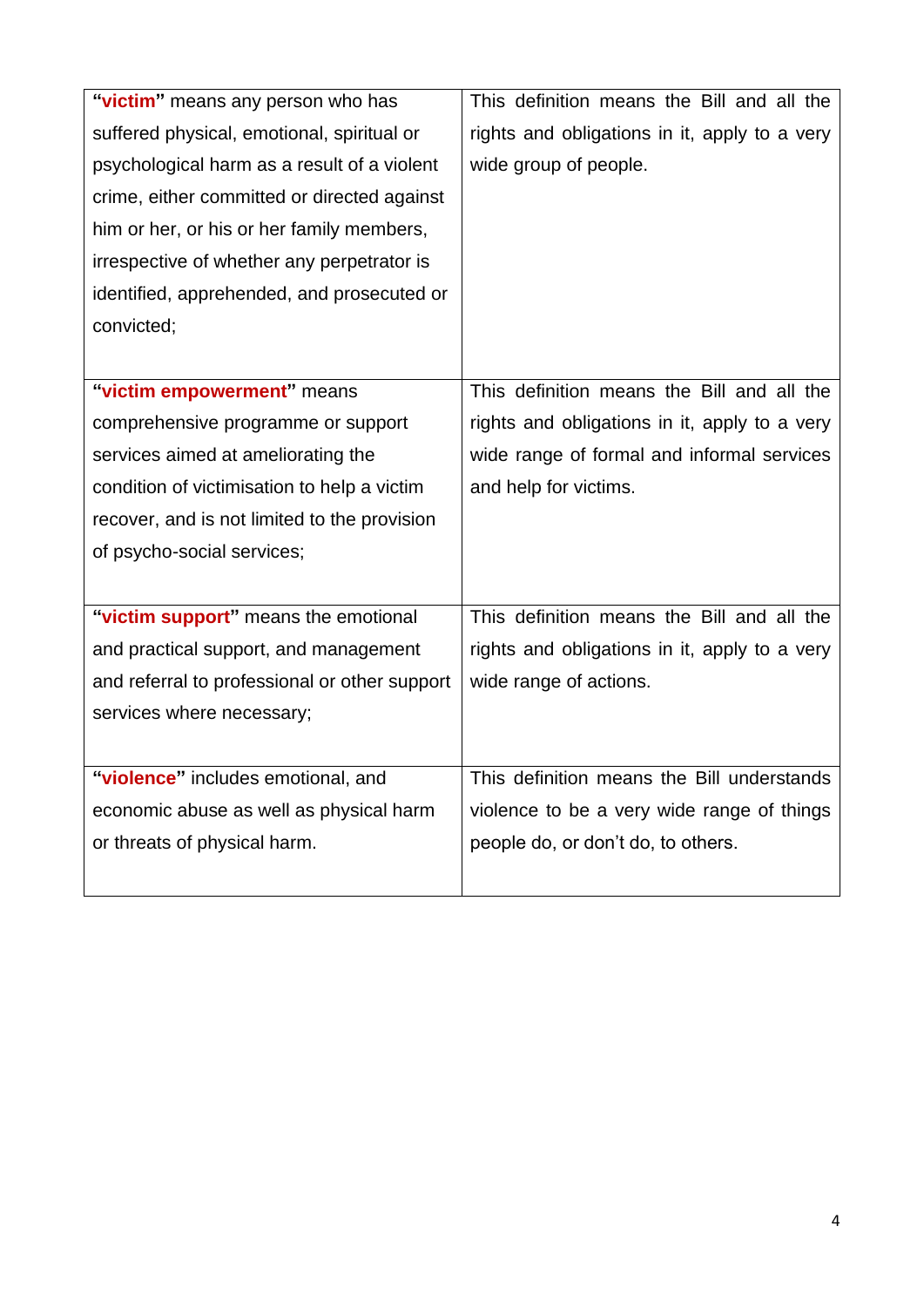## <span id="page-4-0"></span>**CHAPTER 2: THE RIGHTS OF AND SERVICES TO VICTIMS\***

### **Section 5: Rights of the Victim**

This section sets out all the rights of a victim, including:

- (a) to be treated with dignity and privacy,
- (b) to receive information;
- (c) to offer information;
- (d) to receive protection;
- (e) to receive assistance;

(f) to apply for compensation and restitution in terms of the Criminal Procedure Act;

(g) to be provided with a lawyer, **at the cost of the state**, when that victim decides to claim civil law damages (money) from a perpetrator - and the victim but informed of this right promptly; and

(h) to exercise their right to remain silent if they are not ready to testify, and to be informed promptly of the consequences of remaining or not remaining silent.

## **Section 6: Screening of assessment of victim**

Every time-

- (a) a social worker or a person working under the supervision of a social worker;
- (b) associated professionals\*;
- (c) a police officer; or
- (d) a member of a registered service provider;

comes into contact with a victim or a person suspected to be a victim, this individual must

- (i) without delay, but no later than 24-hours, figure out whether the person concerned is indeed a victim (using a process/documents that will later be prescribed by the Minister in regulations still to come); and
- (ii) if necessary, refer that victim to a suitable registered service provider for assessment – unless the person has already been assessed.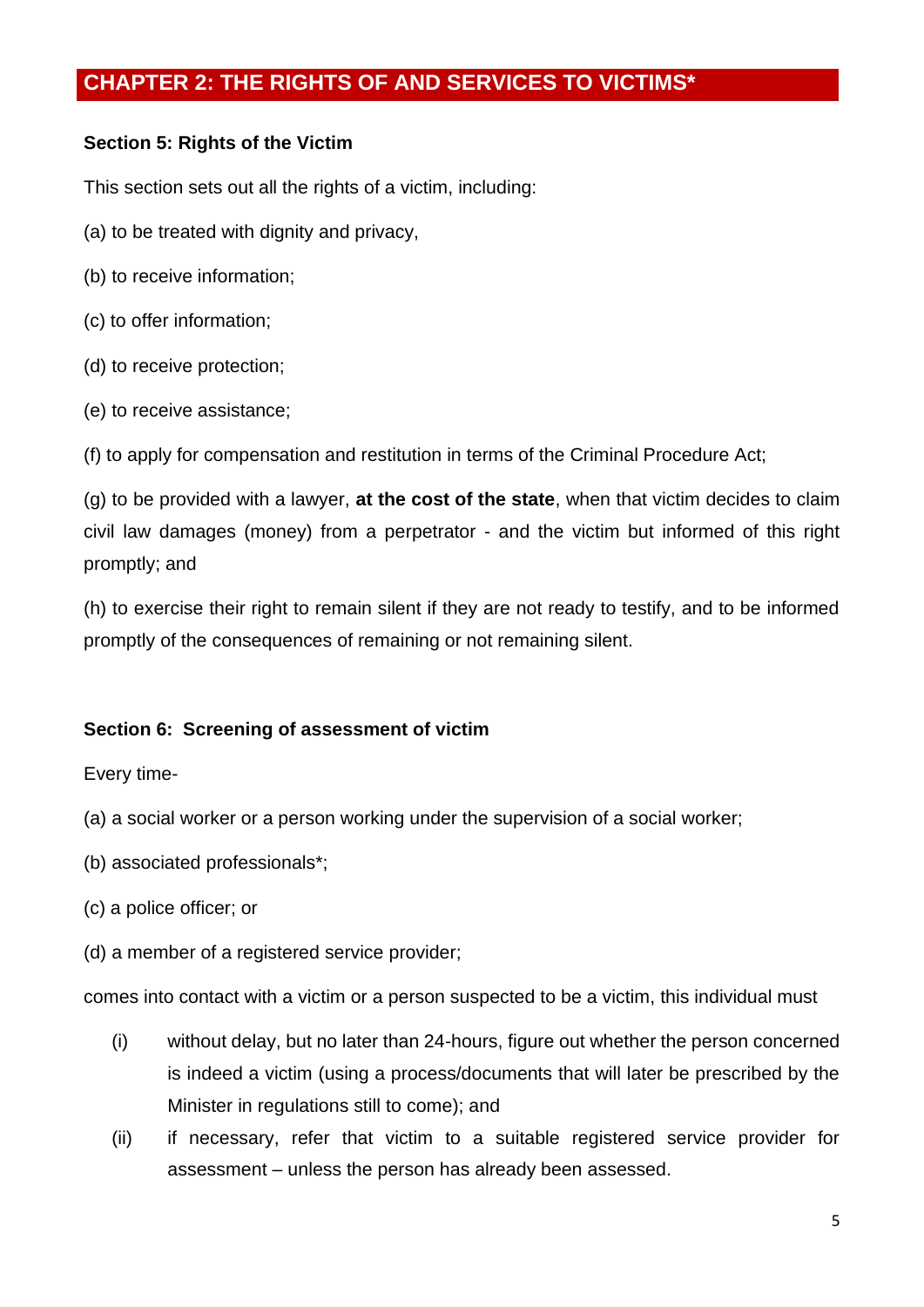## **Section 7: Secondary Victimisation**

In order to prevent secondary victimisation, every executive department listed in this Bill, associated profession, and service provider must create and implement a **code of conduct** that tells employees to treat victims in accordance with their rights (in section 5).

**Section 8: Services rendered to a victim** A service provider or relevant executive department **must provide** the following services to a victim, as necessary-

- (a) medical assistance and care;
- (b) psycho-social services;
- (c) witness protection services; or
- (d) any other relevant services.

## <span id="page-5-0"></span>**CHAPTER 3: ROLES AND RESPONSIBLITIES OF SERVICE PROVIDERS\* AND RELEVANT DEPARTMENTS**

## **Section 9: Implementation of the Bill**

(1) All the executive departments mentioned in this Bill, associated professionals\* together with the service providers\* **must**-

(a) promote, implement, and enforce the rights of victims (in section 5), each as per their line of work;

(b) render relevant services to victims in an integrated and coordinated way, each as per their line of work;

(c) provide clear and consistent information, at the right time, about relevant support service and assistance that is available to victims;

(d) provide care, support, and protection to victims; and

(e) when it is necessary, refer victims to other relevant support services, and service providers that provide legal assistance.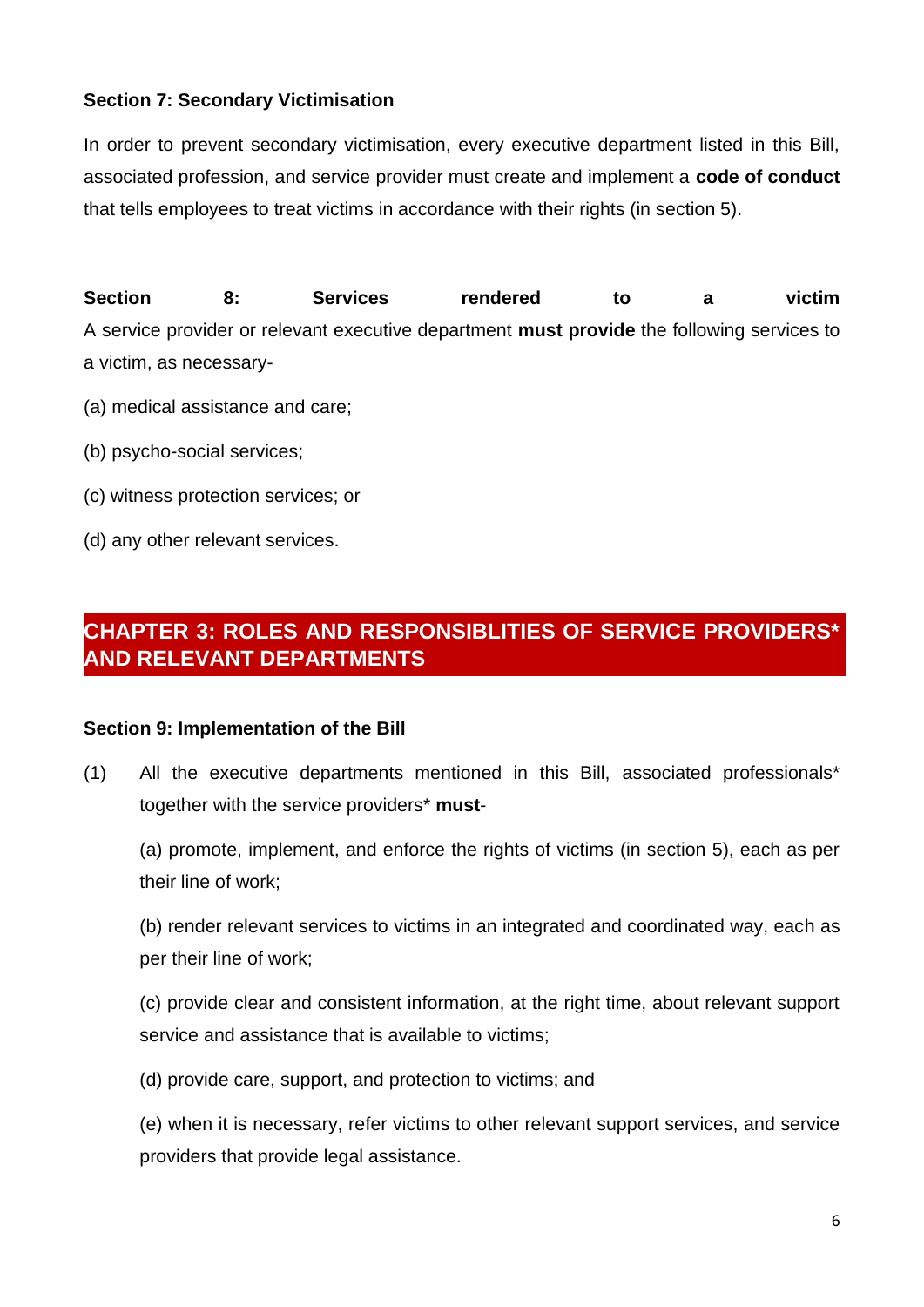(2) Also, every relevant department and **service provider must ensure that there is adequate human and financial resources** to be able to do what the Bill says.

### **Section 10: The Minister responsible for Social Development**

(1) The Minister must

(a) co-ordinate and facilitate the programmes and services for victims in terms of this Bill;

(b) deliver services through **partnerships** with service providers, and make sure that these services comply with the **norms and standards** (that will be prescribed by the Minister in regulations still to come);

(c) provide statutory social work support services to the victim;

(d) provide each victim with information about services available to them that are close to where the victim lives;

- (e) provide psycho-social services;
- (f) provide support to victims in court; and
- (g) provide trauma counselling.
- (2) The Minister **must provide the public with a 24-hour 7-days toll free line** to provide services to victims of violent crime.
- (3) The Minister may, from time to time, make regulations about what services are given by the 24-hour 7-days toll free line, which includes the following services -

(a) a toll-free number for reporting of complaints of victimisation from any member of the public;

(b) acknowledging each complaint, and giving every victim that has supplied their contact details a reference; and

(c) analysing each complaint, and then referring the victim to an appropriate service provider or relevant government department service provider.

(4) The Minister **must** consult the ministers responsible for justice, education, correctional services, health and safety and security, and must then-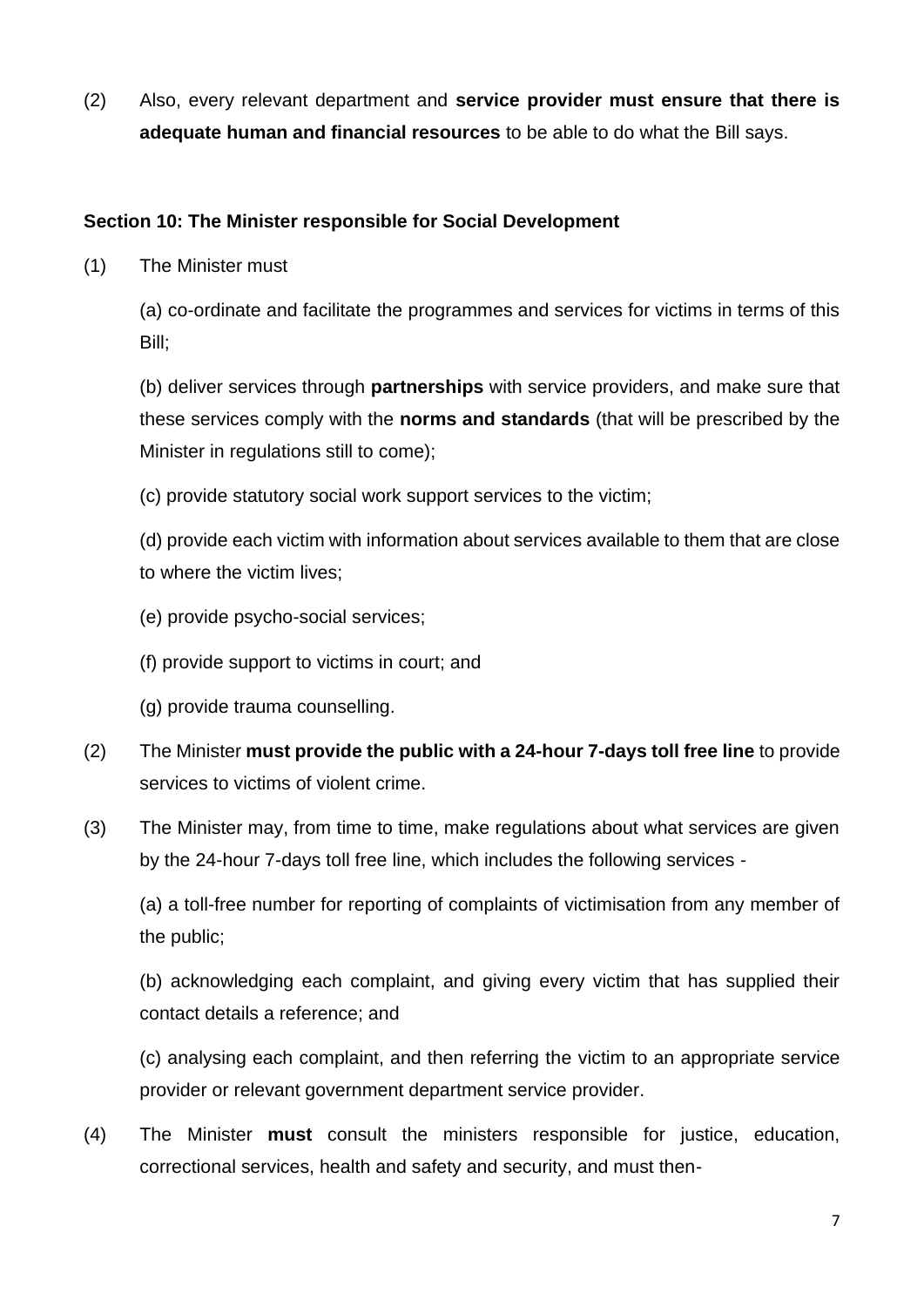(a) create a policy framework to develop the capacity of all levels of government **and the non-governmental sector** to establish, maintain and develop victim support programmes;

(b) establish and maintain a system for accreditation\* (as will be prescribed by the Minister in regulations still to come) of victim support programmes, services, and service providers; and

## (c) **make sure there are resources to implement these victim support services and programmes.**

(5) This system for accreditation must contain-

(a) criteria for **how** victim support service **programmes will be evaluated**, to make sure they comply with the minimum norms and standards (still to come);

(b) criteria for **how** the **content** of victim support service programmes **will be evaluated**, to make sure programmes are meaningful and adequate to reduce harm to victim, and to achieve every programmes' goal;

(c) mechanisms to **monitor programmes** and **service providers, to make sure they give quality services, and are complying with the Bill;** and

(d) rules for **how programmes and service providers can be removed** from the system, where appropriate.

- (6) The Minister must issue a **certificate** of accreditation **to each programme** that is accredited.
- (7) This certificate of accreditation is valid for a maximum period of five years from the date of accreditation (at which point you must re-apply).
- (8) All **programmes or services**, including psychosocial services rendered by government departments other than DSD, **must be accredited by the DSD**.

#### **Section 11: Minister responsible for health**

(1) The Minister responsible for health must-

(a) provide professional, accessible, medical- and psychological services to victims who are admitted to state medical facilities;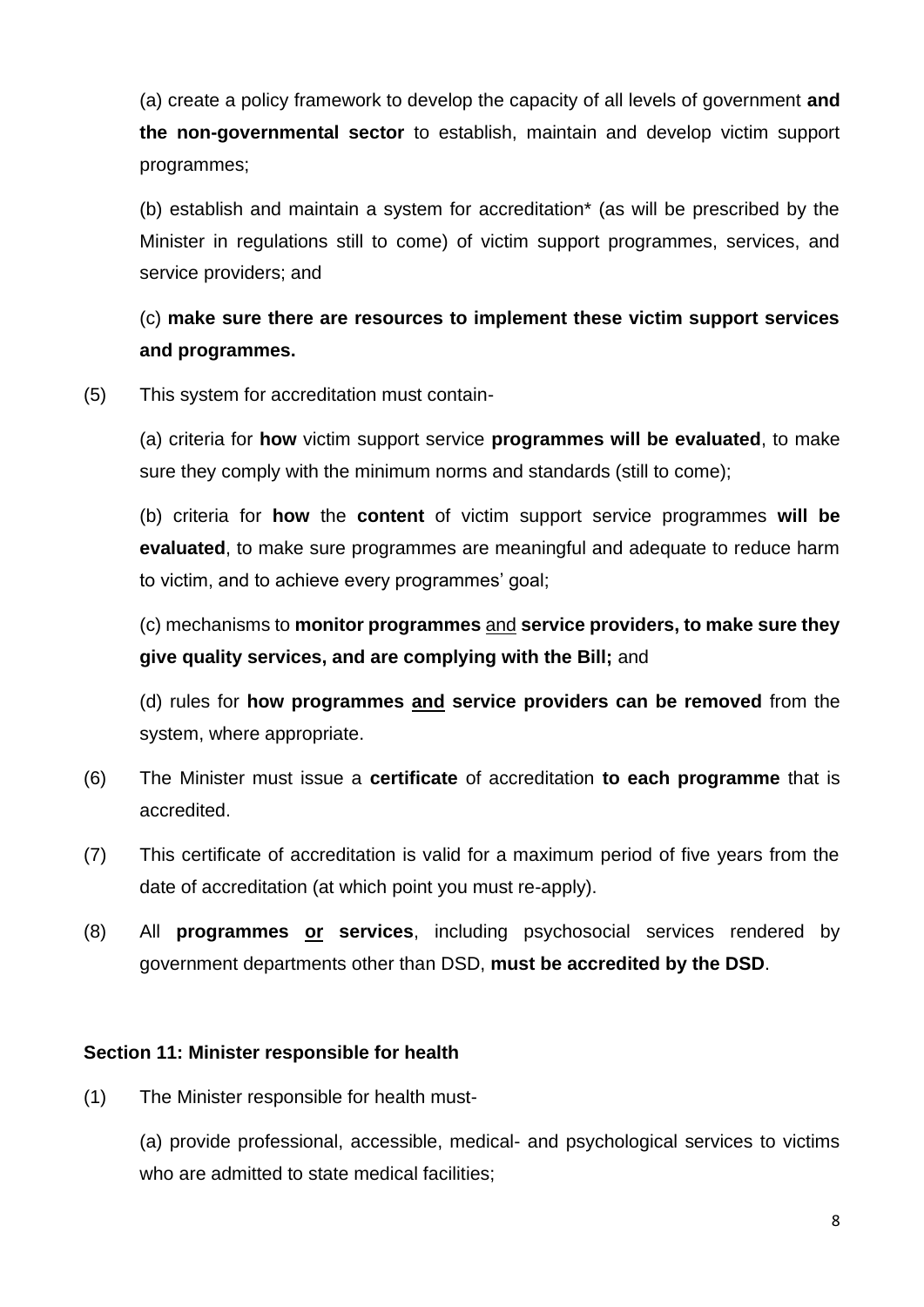- (b) designate any public health facility for-
	- (i) providing Post Exposure Prophylaxis to victims; and
	- (ii) doing compulsory HIV testing.
- (2) A health care professional must give a victim information, as prescribed in regulations (still to some) about–

(a) Post Exposure Prophylaxis, to prevent disease including HIV infection as a result of a sexual offence;

(b) an application by a victim, or interested person for, HIV testing of an alleged sex offender, in terms of section 30 Sexual Offences Act of 2007;

(c) any other health services available to the victim.

## **Section 12: The Minister Responsible for Police**

(1) The Minister responsible for police must, as prescribed in regulations (still to come) and where applicable, provide-

- (a) private victim-friendly area at each of its stations;
- (b) the case number of the case under investigation;
- (c) name and contact details of the investigating officer assigned to the case;
- (d) a copy of the victim's statement when requested;
- (e) notification of the arrest of any suspect;

(f) notification if a suspect is released from custody, whether on bail, warning, or not being charged;

- (g) information about services available to victims;
- (h) if a suspect has been charged, the court dates and place;
- (i) the name of the prosecutor responsible for the case; and
- (j) general progress made in the case.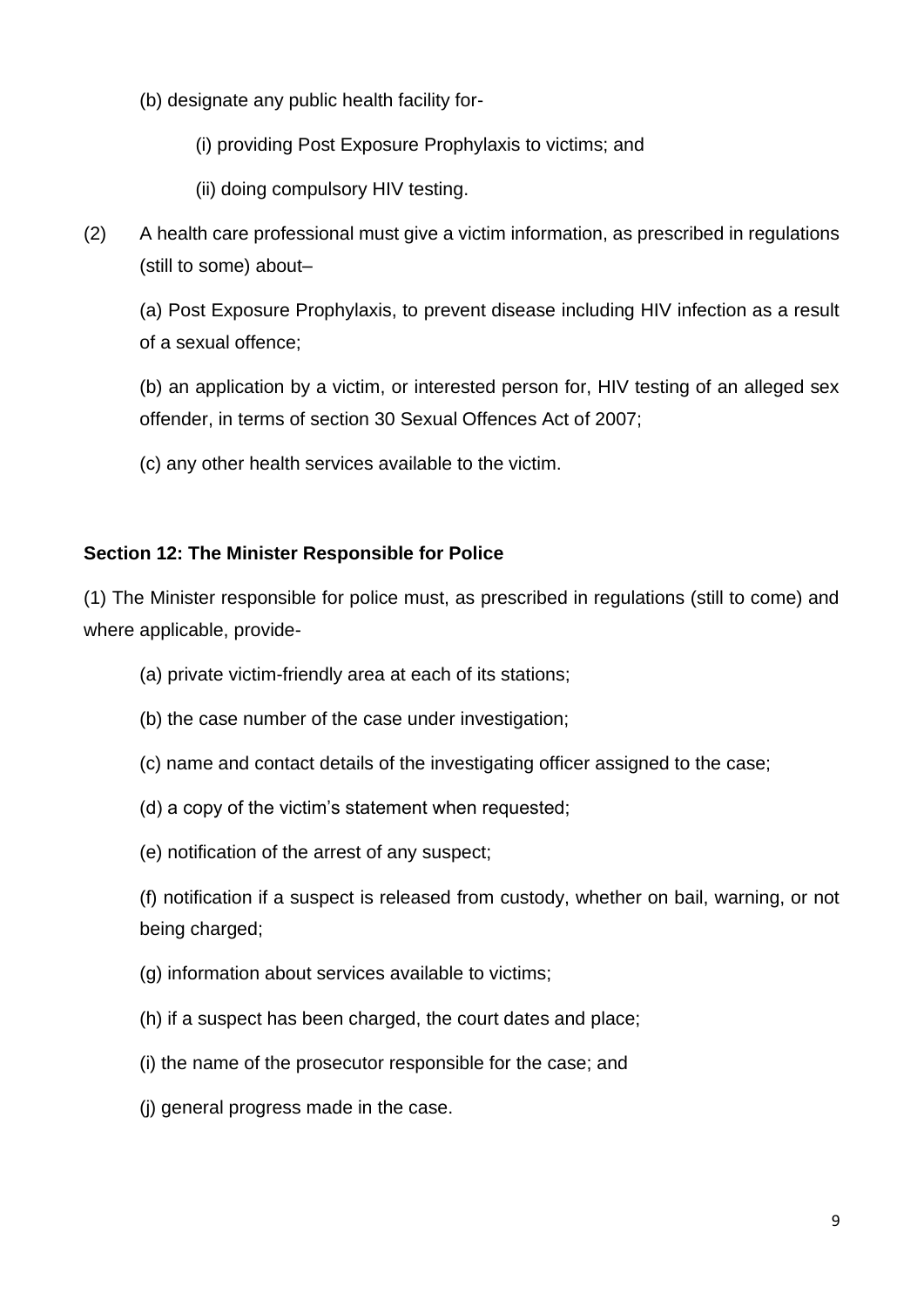(2) If the police do not send a case to the persecuting authority within 30 days of the victim's charge, a police officer must notify the victim, and give reasons-

(a) why the case reported by the victim does not constitute a crime;

(b) steps taken in the investigation against the perpetrator; or

(c) why there is not enough evidence to even send the case to the prosecuting authority at all (for a final decision to prosecute or not).

#### **Section 13: Civilian Secretariat for Police**

The Civilian Secretariat **must**-

- (a) monitor whether the SA police are doing what this Bill says;
- (b) report their findings every year to the national committee for victim support services.

#### **Section 14: The Minister responsible for Justice**

The Minister responsible for justice **must** ensure that, where applicable -

- (a) victims and witnesses are treated with dignity and respect during criminal proceedings, and in the support services in relation to such proceedings;
- (b) witness fees are provided as prescribed in the Criminal Procedure Act of 1977
- (c) intermediary services in terms of section 170A of the Criminal Procedure Act of 1977 are provided;
- (d) facilities for visual testimony are available; and

(e) plans and programmes for the development, management, implementation, monitoring, evaluation, review, and the impact of the **victim's charter** are coordinated.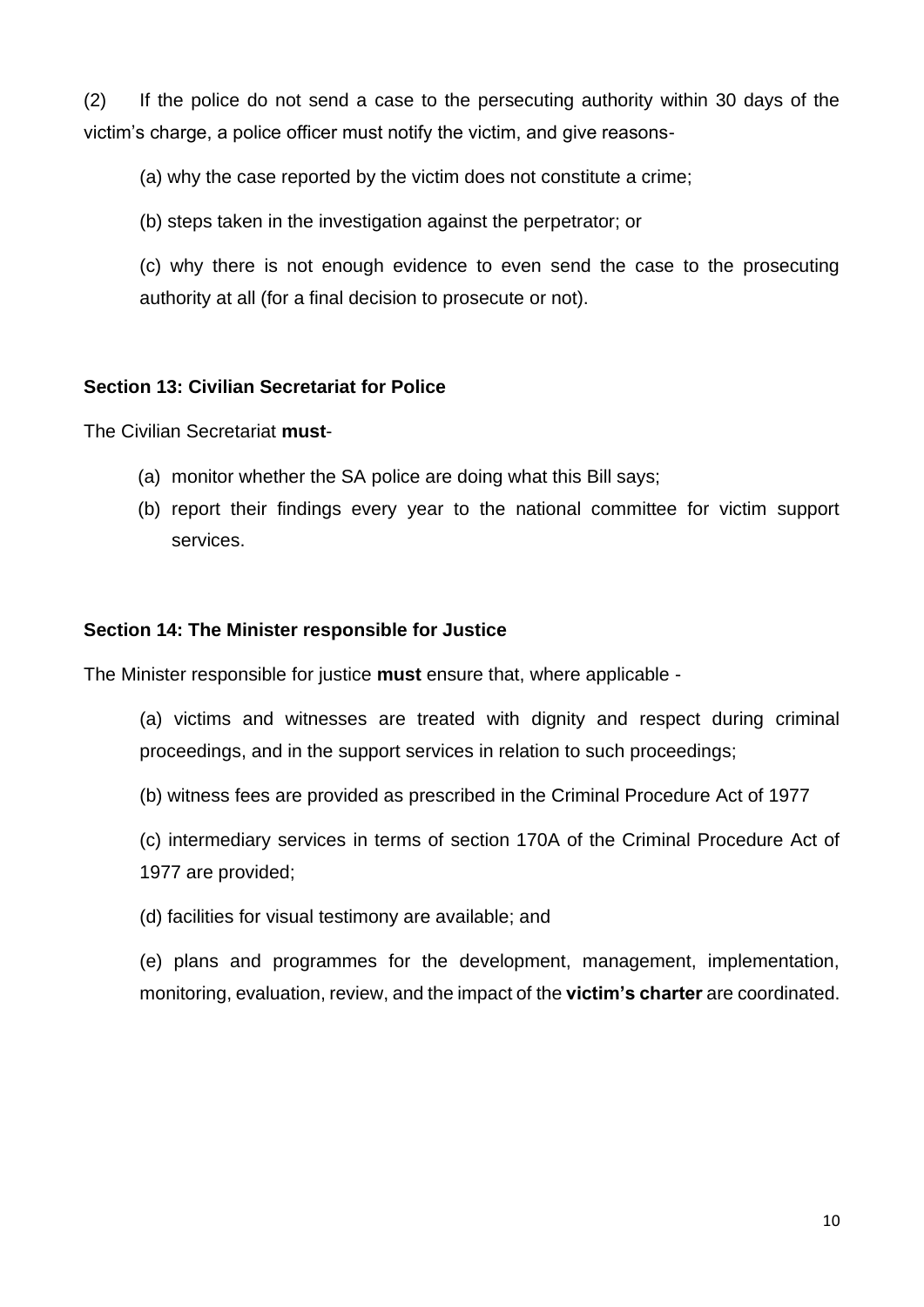## **Section 15: Department responsible for correctional services**

The National Commissioner responsible for correctional services **may**-

(a) upon request of the victim, give the victim the name and location of the correctional facility where the perpetrator is incarcerated;

(b) if the victim requested to be notified of the process where they decide which prison a perpetrator goes to ("placement consideration"), notify the victim in writing of the dates for the process;

(c) give the victim an adequate opportunity to have their voice heard when parole is considered (in writing or in person);

- (d) give information about the consideration of parole; and
- (e) notify the victim of the official date of any release of the perpetrator.

#### **Section 16: Departments responsible for basic and higher education**

The Minister responsible for education **must**-

(a) protect learners from victimisation in the learning environment;

(b) protect, and provide support to **learners or students**, when they are victimised inside or outside the premises of a learning institution; and

(c) develop **supporting policies** and **practice guidelines** which include-

(i) abolishing any programme, practice, or culture that may lead to the victimisation of learners in the learning institution;

(ii) preventing any victimization in a learning institution;

(iii) facilitating immediate access by learner victims to victim support services; and

(iv) acting against perpetrators, as well as protecting the learner against further victimization.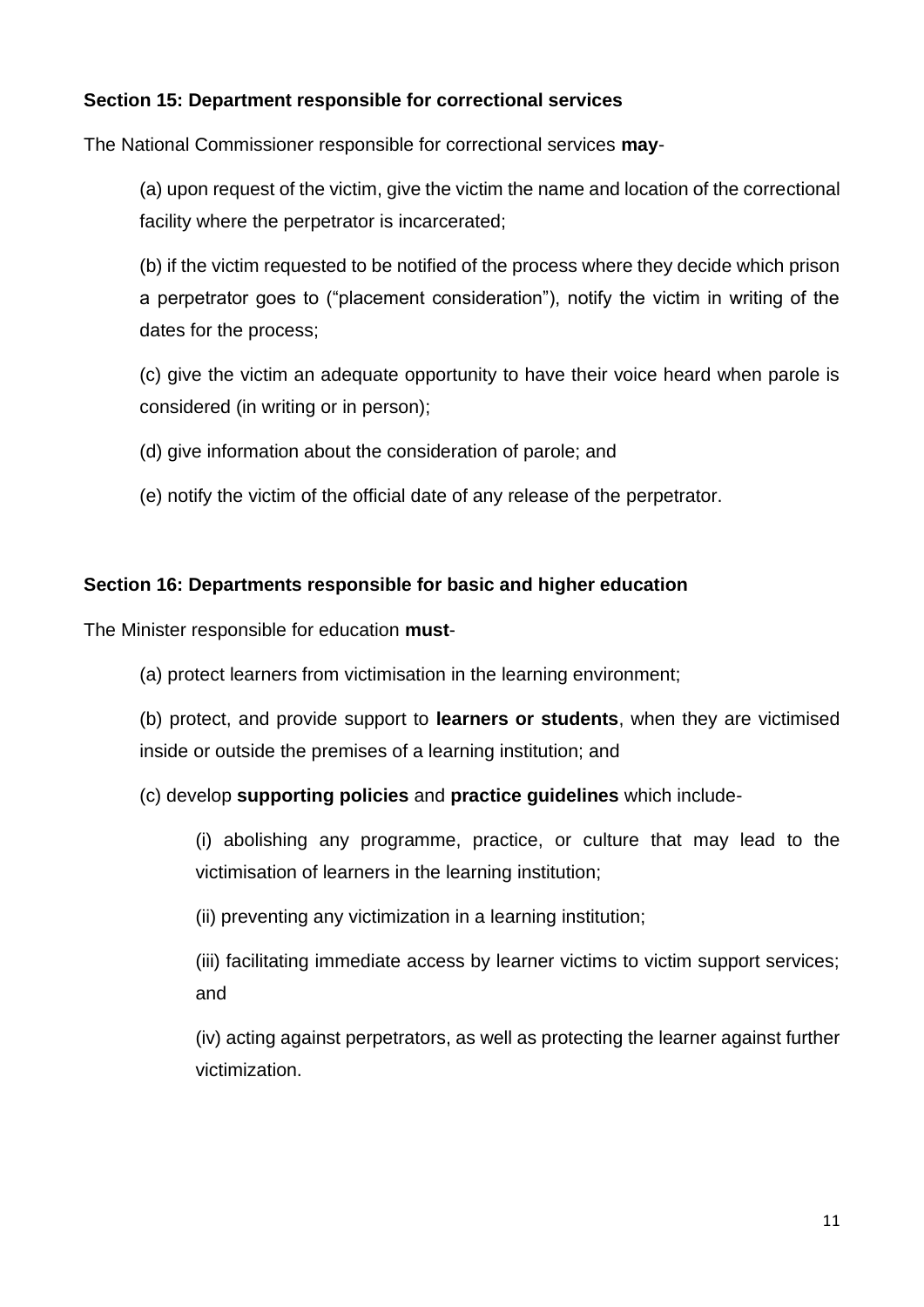## **Section 17: Department responsible for women**

The Minister responsible for women **must**-

- (a) develop policy guidelines to reduce gender-based violence; and
- (b) implement and monitor gender mainstreaming by other departments.

### **Section 18: National Prosecuting Authority**

The National Prosecuting Authority **must**-

- (a) notify the victim of a decision to prosecute, or not to prosecute, and the reasons why (if the victim asks for reasons in writing);
- (b) where a case is enrolled (for hearing in a court), notify the victim of-
	- (i) the court case number, and the charges against the accused person;
	- (ii) whether bail has been granted by a court;
	- (iii) the date of the first appearance and all subsequent court dates:
	- (iv) the date of handing down the court judgment;
	- (v) the outcome of the case;
	- (vi) the date of the sentencing hearing; and
	- (vii) the sentence imposed.

(c) consult the victim **before** the criminal proceedings;

(d) inform a victim about court processes and the victim's right to attend court proceedings, unless the courts decide otherwise, or the court processes do not require the victim to be present in court;

(e) where there is capacity, and if the victim is going to testify, give court preparation services to the victim; and

(f) where appropriate, present the evidence of the victim, including the impact that the crime had on the victim, at the trial.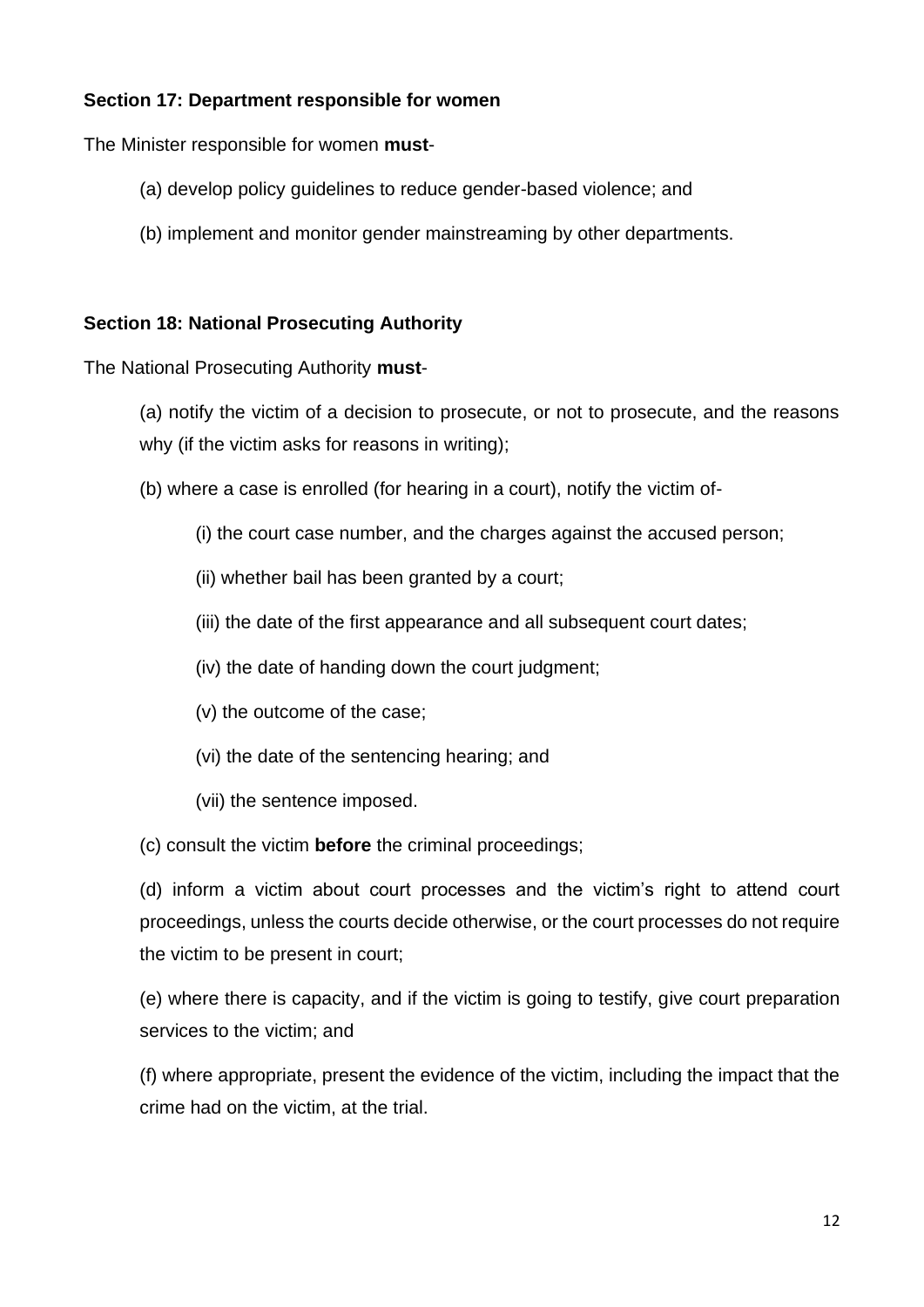## **Section 19: Legal Aid South Africa**

The Legal Aid South Africa **may**-

(a) give or make available legal aid and legal advice to victims of violent crime in civil proceedings;

(b) give legal representation to a victim in civil proceedings, where a case meets the requirements for legal representation at state expense in a civil case; and

(d) give education and information concerning legal rights and obligations.

## <span id="page-12-0"></span>**CHAPTER 4: REGISTRATION OF VICTIM SUPPORT\* FACILITIES\***

**Section 20: Procedure for registration of victim support facility**

- (1) **No person may establish or manage any victim support facility that gives physical, psychological, spiritual or social services, unless their facility registered** in terms of this Bill.
- (2) Any person who wants to establish or manage a victim support facility must apply (in terms of regulations still to come) to the provincial head of DSD for the registration of their facility.
- (3) The provincial head of DSD may-

(a) consider an application and any other information they get; and

(b) if they are satisfied that the facility complies with the prescribed requirements (still to come) for the reception of, and services to victims, **grant the application** for registration **and issue a registration certificate**.

- (4) The provincial head of DSD **may** grant a conditional registration, on whatever conditions that they deem fit and specify, for a maximum period of 12 months.
- (5) The conditional registration may be extended, but only for a maximum period of another 12 months under the same conditions.
- (6) The provincial head of DSD may at any time change or cancel a registration certificate, but only after three months' notice of their intention to do so, and after consideration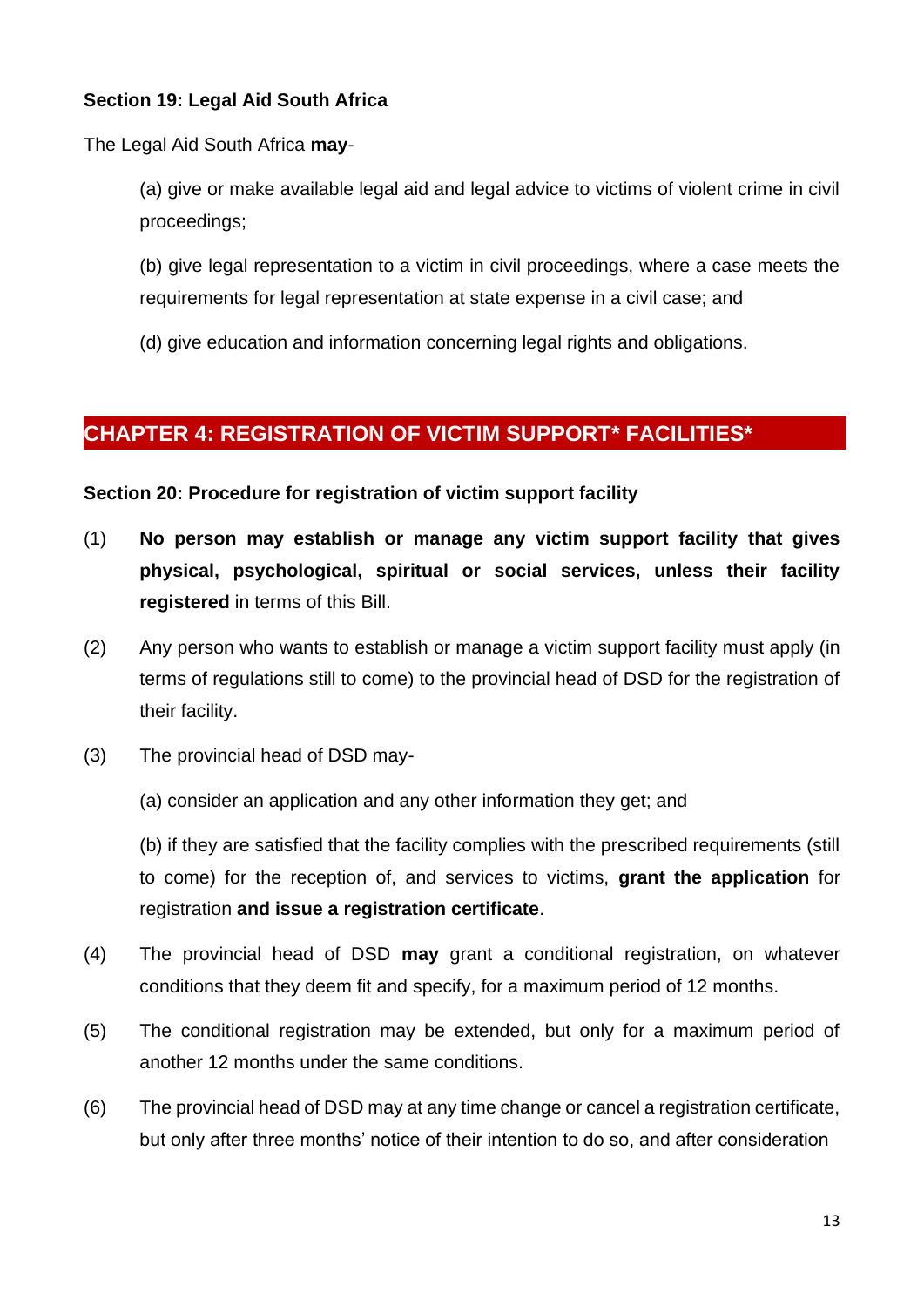of any representation (information of explanation) received from the person who wants to establish the victim service facility,

- (7) A registration certificate granted by the provincial head of DSD is valid for a period of five (5) years and can be renewed every five years on application by the owner or manager of a facility. The owner must apply for this renewal six months before the expiry date.
- (8) The provincial head of DSD may refuse an application for registration if, after considering the application, they are not satisfied that the facility is or will be managed and maintained in terms of minimum norms and standards (still to come).
- (9) If a **re-**registration application is refused, or if registration is cancelled, the provincial head of DSD and the owner or manager of the facility must take reasonable steps to ensure that all victims admitted in the facility are admitted in **another registered facility** or with persons who, in the opinion of a social worker, are fit and proper persons for accommodating the victims.
- (10) The changing or cancellation of a registration certificate must be done by notice in writing and comes into operation on a date specified in the notice. However, that specified date must be at least three months into the future - unless the provincial head of DSD and the holder of the registration certificate have agreed otherwise.
- (11) A registration certificate not transferable.
- (12) The holder of a registration certificate may, after three months' written notice, surrender (give back) the certificate to the provincial head of DSD.
- (13) Whenever a registration certificate is refused or cancelled or surrendered (given back), the powers and duties under this Bill will fall on the provincial head of DSD.
- (14) **A person who contravenes or fails to comply with these rules or conditions, is guilty of an offence, and will be fined and/or imprisoned for a maximum of 12 months.**

## **Section 21: Requirements for registration of facility**

A facility may only be registered when it complies with the structural, safety, health and any other requirements **of the municipality where the facility for a victim is situated**.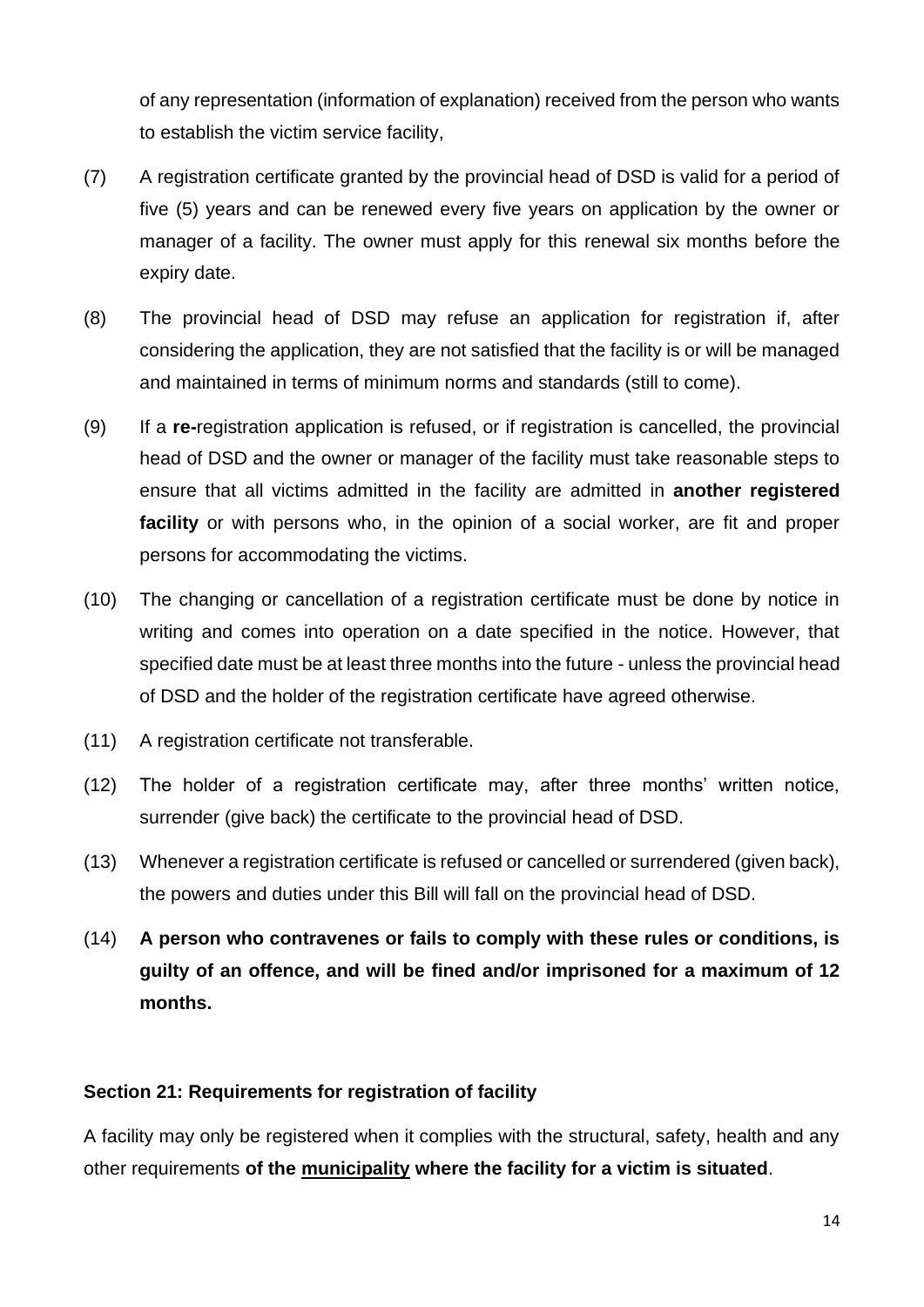## **Section 22: Provincial register for registered service providers**

(1) The provincial heads of DSD must-

(a) compile and maintain a register containing the details of all registered service providers in their respective provinces; and

- (b) must submit the register to the Director-General every year by 31 March.
- (2) The Director-General must provide a copy of the register to the national committee to reduce violence\*, and to the Minister of DSD, every year. They must also publish the contents of the register in the Government Gazette.

#### **Section 23: National register of registered service providers**

- (1) The Director-General must keep a consolidated register of **each service provider in the Republic** of South Africa.
- (2) The register must contain the-
	- (a) name;
	- (b) registration number;
	- (c) physical, postal and electronic mail address;
	- (d) contact numbers;
	- (e) working hours;
	- (f) current status of accreditation or registration of each service provider; and
	- (g) whether or not such service provider has been suspended or its registration previously cancelled.

#### **Section 24: Vetting of staff members of service provider**

(1) A person who is found to be unsuitable to work with children by a competent court and whose details appear in the-

(a) national child protection register;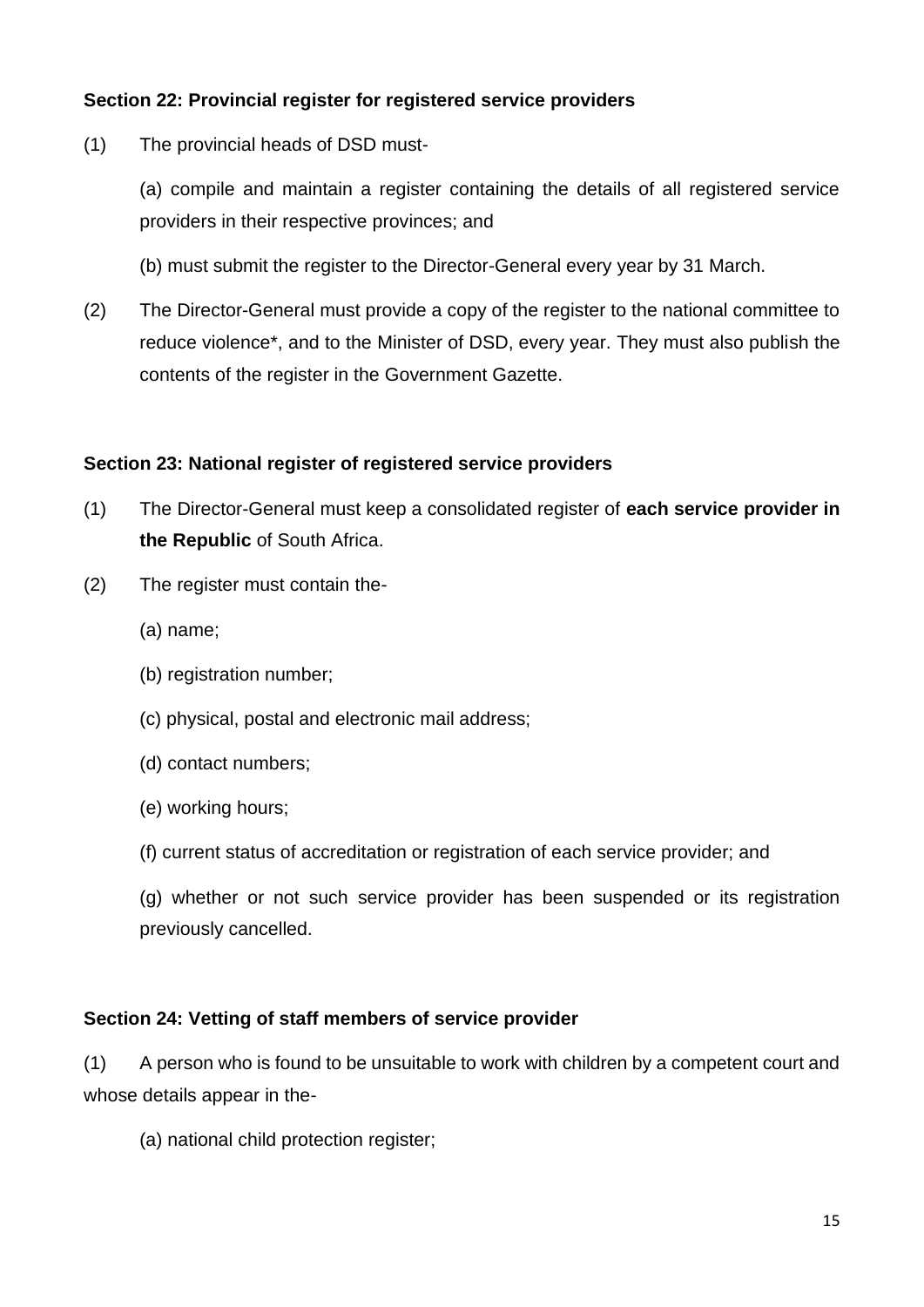(b) national register for sex offenders;

(c) register for abuse of older persons, or any crime or offence related to the abuse of older persons;

(d) any other legislation;

is not a fit and proper person to operate or serve in any capacity of a service provider.

- (2) All persons working with victims for a registered service provider must be vetted by the service provider, and their criminal record must be verified by the same service provider.
- (3) All social workers (including other social service professionals) providing service to the registered service provider, must be registered with the South African Council for Social Service Professions and must comply with the relevant legislation.

## **Section 25: Suspension of registration**

- (1) If a provincial head of DSD finds that a service provider contravened-
	- (a) any provision of this Act; or
	- (b) any term or condition of a registration certificate issued,

they may-

(i) order the service provider, by written notice, to fix the contravention within 90 days; or

(ii) give the service provider the opportunity to make representations (information and explanations) within the 90 days.

- (2) If a service provider fails to fix the contravention, **their registration will be suspended until they fix the contravention, and reapply for registration.**
- (3) The written notice must set out-

(a) the name of the service provider;

(b) the provisions and conditions that were contravened, with details of how these were contravened;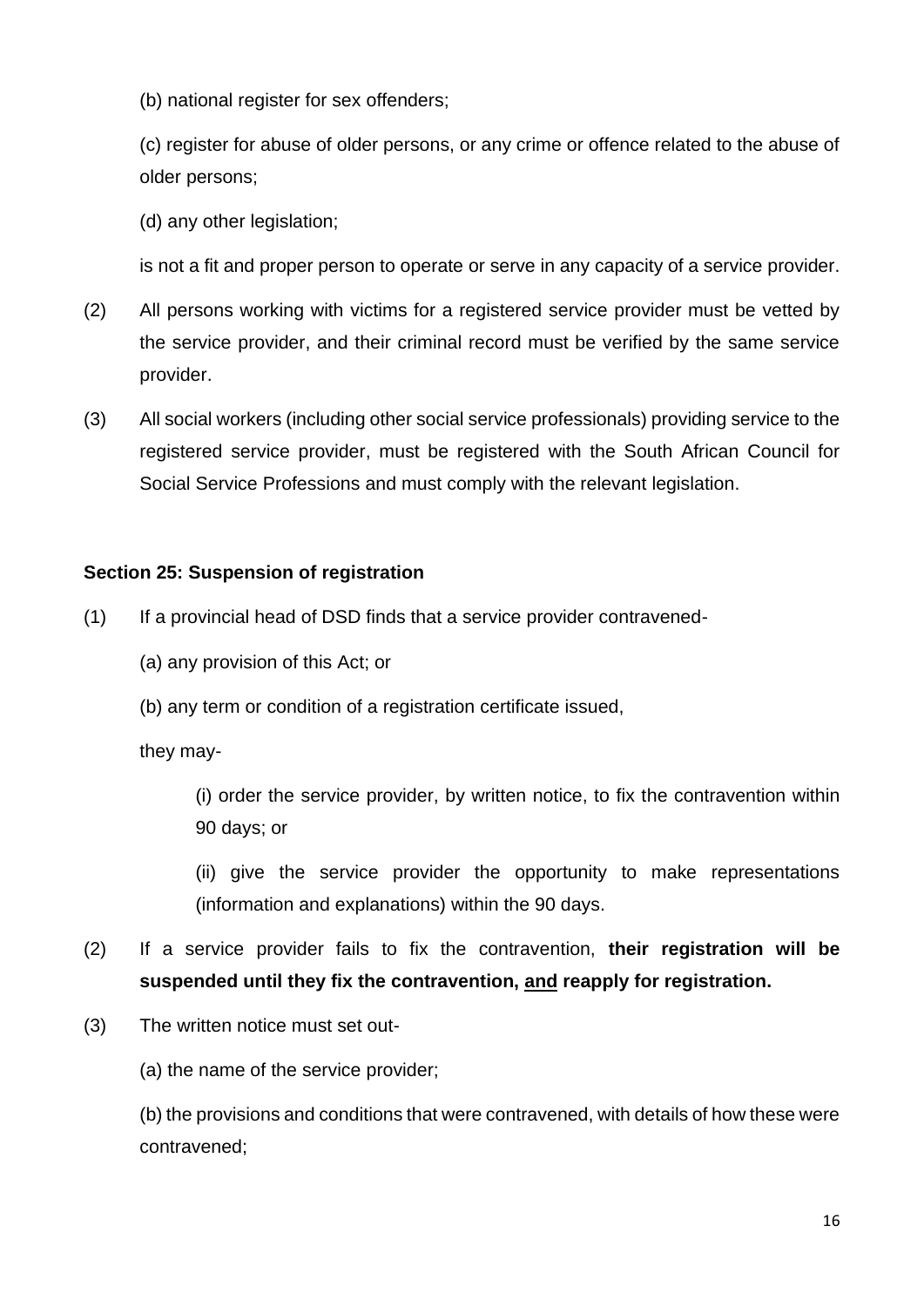(c) the steps that the service provider must take to fix the situation, and the timeframe in which those steps must be taken; and

(d) any other prescribed information.

(4) The suspended service provider must address their application for **re-**registration to the provincial head DSD, who must-

(a) re-instate the registration of a service provider, if the service provider has fixed the cause of the suspension on time; or

(b) give written reasons for the refusal of re-registration, or renewal of registration.

## **Section 26: Voluntary deregistration and winding up or dissolution of a service provider**

- (1) A registered service provider may **voluntarily deregister** by sending the provincial head of DSD-
	- (a) a written notice-
		- (i) stating its intention to deregister voluntarily and the reasons thereof; and

(ii) specifying a date at least two months into the future, on which the deregistration will take effect; and

(b) a copy of the prescribed reports for the period from its previous financial year, up to the date of the written notice.

(2) If a registered service provider decides to wind-up or otherwise dissolve itself, or is being wound-up in terms of any law, it must, before the winding-up or dissolution process, send the provincial head of DSD-

## (a) a **written notice**-

- (i) explaining their decision to wind-up or dissolve; and
- (ii) containing certified copies of all documents confirming the winding-up

or dissolution; and

(b) **a copy of reports** for the period from its previous financial year, up to the date of the written notice.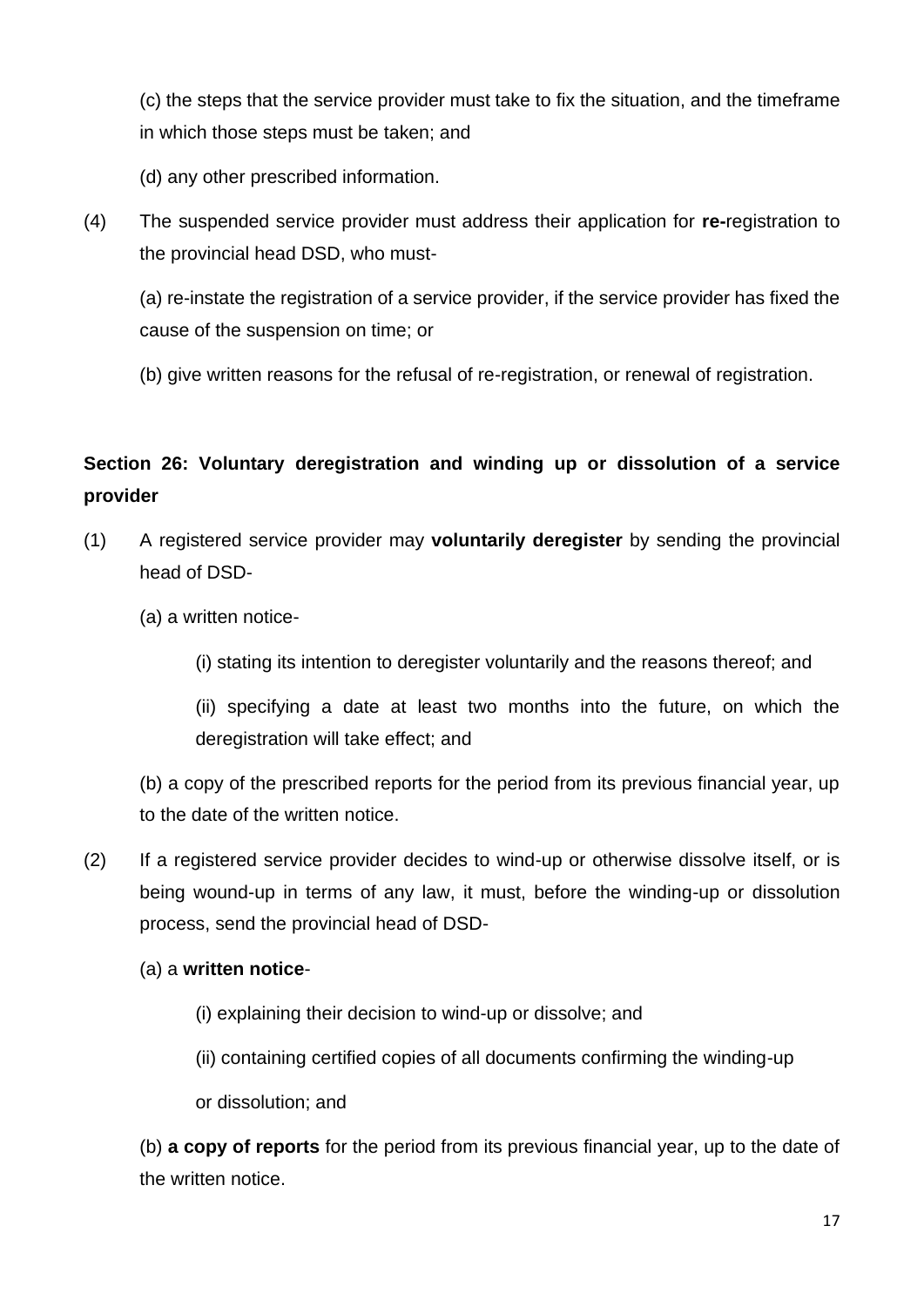(3) When the provincial head of DSD receives such notice from a service provider, they must within 30 days–

(a) cancel the service provider's certificate of registration, and send an updated provincial register to the Director-General within 30 days, who will then update the national register; and

(b) notify the service provider in writing of the deregistration, and confirm the date on which the amendment was made to the register.

## **Section 27: National norms and standards for facilities**

- (1) The Minister must, within 12 months and after consultation with the social development MECs in provinces, prescribe national norms and standards for facilities for victims of crime and violence\*.
- (2) The national norms and standards will set out the requirements for facilities, including-
	- (a) structural constriction;
	- (b) size;
	- (c) safety;
	- (d) hygiene;
	- (e) security; and
	- (f) relevant building regulations of the local municipality.

#### **Section 28: Registration and cancelation of registration of facility**

(1) A person who is an accredited service provider, or renders services to victims in terms of another law, may apply to establish, register and operate a facility provided that the facility-

(a) is managed and maintained in accordance with any condition for its registration; and

(b) complies with the national norms and standards and any other requirements as may be prescribed (by the Minister of DSD in regulations still to come).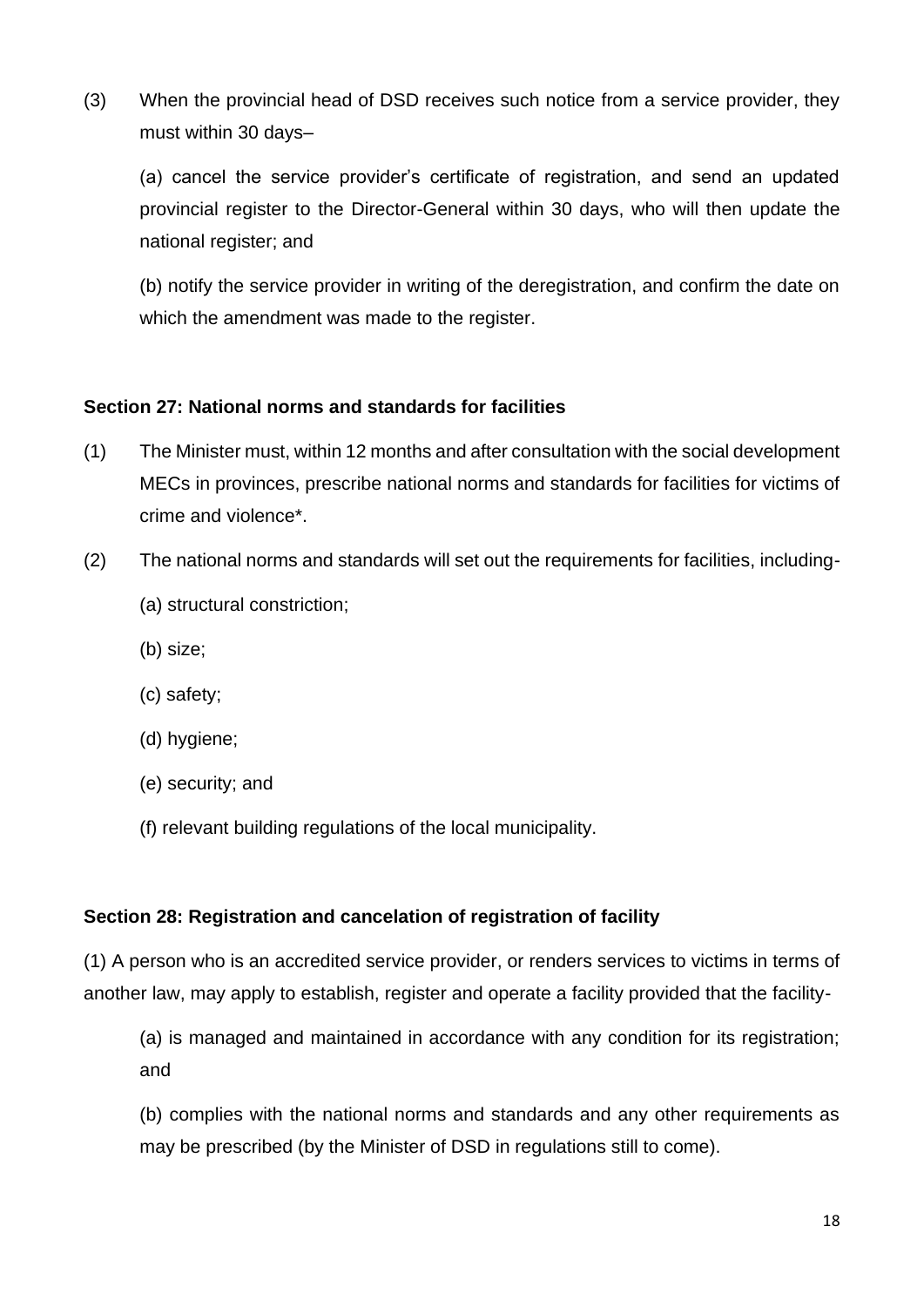## **Section 29: Notice of enforcement**

(1) Whenever a provincial head of DSD is informed of an unregistered facility they **may,**  by way of written notice, instruct the person operating or owning an unregistered facility to-

(a) declare and account for all victims accommodated or served at such the facility;

(b) stop operating that facility; and

(c) apply for registration within a prescribed period which must be specified in the notice.

- (2) Where a facility is registered, but not managed in accordance with this law; this may be reported to **provincial committee for victim support services**.
- (3) This provincial committee for victim support service must monitor the registered facility to ensure compliance with the norms and standards.

#### **Section 30: Monitoring of registered facilities**

- (1) The chairperson of a **provincial committee for victim support services** must nominate members of the committee to serve as a monitoring and enforcement subcommittee of the committee.
- (2) The sub-committee may serve for as long as the Committee's own term of office.
- (3) A member of the provincial committee, social worker in the employ of the DSD, or a provincial department, or a police officer, may upon written instructions of the Director-General or a provincial head of DSD, at any time-

(a) **enter any premises operated as a victim support services facility** for the purposes of conducting an investigation in the prescribed manner;

(b) **interview any victim cared for or accommodated** in such facility;

(c) direct any person who has any record or document relating a facility, to submit it for inspection;

(d) submit a report within 72-hours of an inspection, to the Director-General or the provincial head of DSD, on the findings of the inspection;

(e) give the operator of the facility a report on the findings of the inspection; and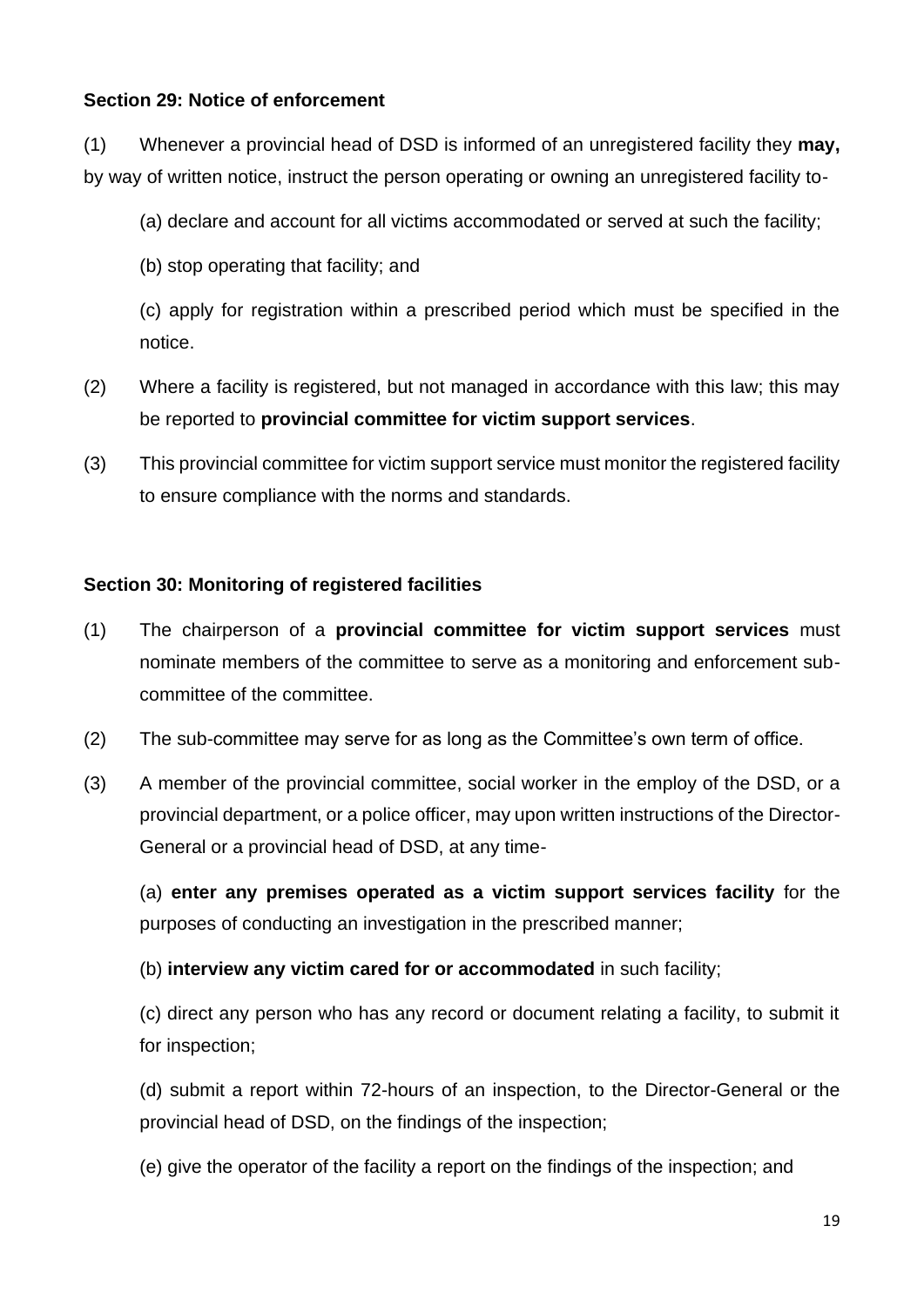(f) issue any enforcement notice as directed by the Director-General or the provincial head of DSD.

(4) It will be an offence to-

(a) obstruct or hinder a social worker or service provider or official in the performance of their functions; or

(b) refuses to give a social worker or service provider or official access to a victim cared for or accommodated in a facility,

and if found guilty, a person will be liable to a fine and/or imprisonment for a period not longer than 3 years.

### **Section 31: Death or injury in a facility**

- (1) In the event of a death or injury of a victim in a facility the manager of such a facility must immediately report the incident to the-
	- (a) police officer in the relevant area;
	- (b) relevant provincial head of department; and
	- (c) the victim's next of kin.
- (2) Where the Minister, Director-General, MEC responsible for social development or provincial head of DSD thinks it necessary, they must cause an investigation to be done into the circumstances of the incident, and take appropriate action including cancellation, suspension or changing the registration certificate of the facility.
- (3) The manager of such a facility must, within 48 hours provide the Director-General or the provincial head of DSD, with a full report of the incident as prescribed.

#### **Section 32: Management structure of facility**

- (1) The Minister may prescribe (in regulations still to come) the management and control structure of a facility.
- (2) A management structure of a facility may have members as prescribed (in regulations still to come).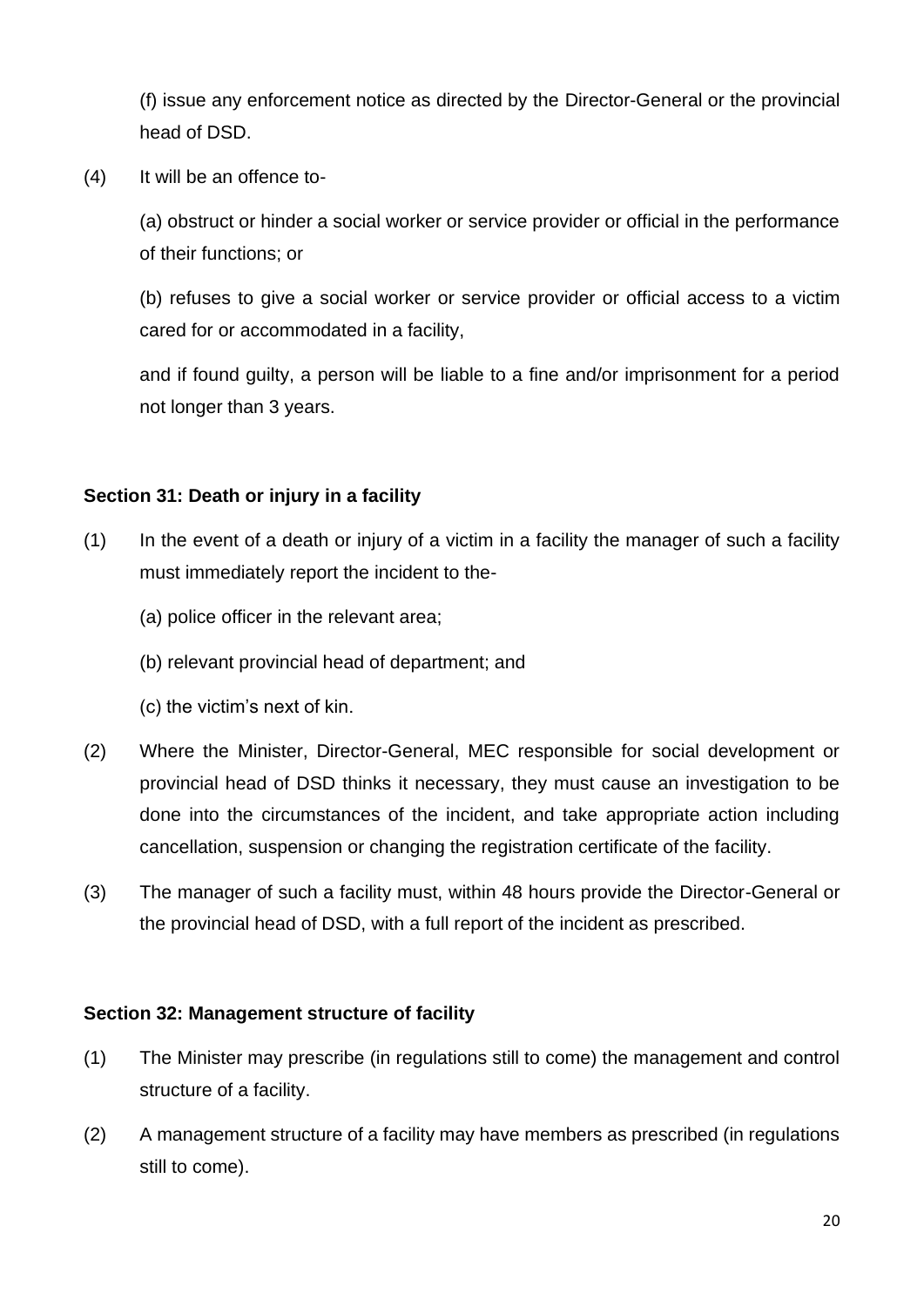- (3) The members of the management structure of a facility, must ensure that a facility-
	- (a) provides the services referred to in this law;
	- (b) maintains a satisfactory level of quality service;
	- (c) provides opportunities for the training of staff; and
	- (d) applies principles of sound financial management, and functions effectively.

## **Section 33: Record and strategy of facility**

A provincial head of DSD must-

- (a) maintain a record of-
	- (i) all facilities in the province;
	- (ii) the types of facilities; and
	- (iii) the number of each type of facility;

(b) develop and implement a provincial strategy for facilities, which must also facilitate the establishment and operation of sufficient facilities in that province; and

(c) prioritising those types of facilities most urgently required.

# <span id="page-20-0"></span>**CHAPTER 5: SERVICE FACILITIES\* FOR VICTIMS\***

## **Section 34: DSD facilities**

- (1) A Khuseleka One-Stop Centre is a facility that receives, assesses, cares for and supports victims, including victims of violent crime, by a multi-disciplinary team.
- (2) A Khuseleka One Stop Centre must render the following services to a victim referred there by a social worker, associate professional, or a relevant provincial head-
	- (a) assessment by a multi-disciplinary team;
	- (b) **24-hour care and support services** to victims of crime **for a period of 6 months;**
	- (c) counselling services; and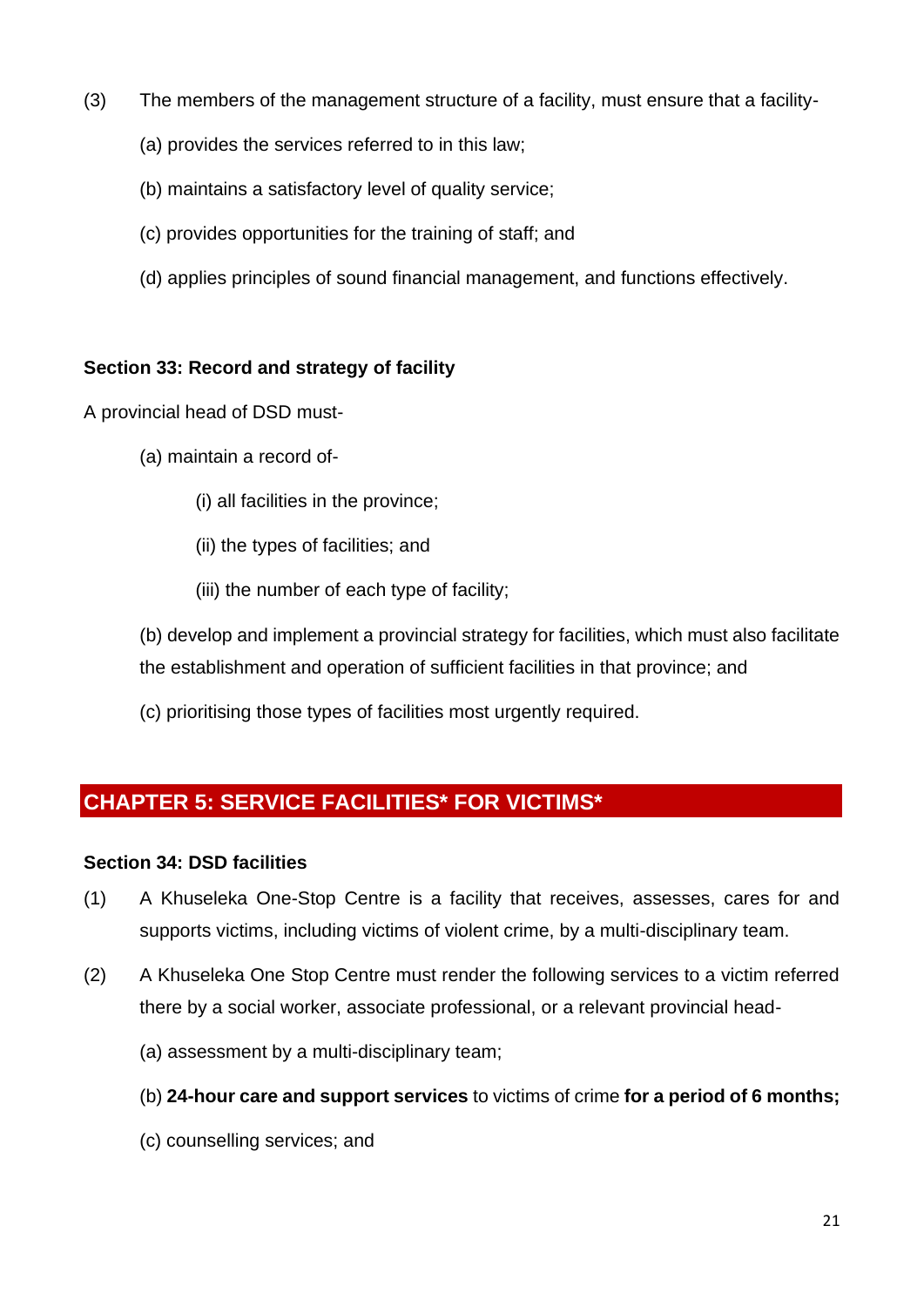(d) skills development.

- (3) A shelter is a residential facility that accommodates a victim for a period of one day **up to 6 months** or as the needs arise;
- (4) A shelter must immediately render within its available resources, psycho-social services to any victim who is referred there, **or otherwise comes to its attention**.
- (5) A white door safe space of hope is a facility that must render care and support services for a period of 24 hours up to 72 hours to a victim.

## **Section 35: Department of Health facilities**

- (1) Whenever the Department of Health designates health facilities to provide assessment of victims, this must be reported to the Director-General of Social Development, to enable the DSD to provide adequate victim support services.
- (2) Designated health facilities must provide trauma counselling by social workers, psychologists, psychiatrists, professional nurses, social auxiliary workers and lay counsellors.

## **Section 36: National Prosecuting Authority Facilities**

- (1) Whenever Thuthuzela Care Centres are established, this must be reported to the Director-General of Social Development, to enable the DSD to provide adequate victim support services.
- (2) Thuthuzela Care Centres must co-ordinate service that includes medical examination and intervention, evidence collection and preservation, counselling, victim support, **and awareness campaigns**.

## **Section 37: South African Police Service facilities**

The South African Police Services must provide a **private room** where victims may be interviewed, and statements taken in a confidential respectful and dignified manner.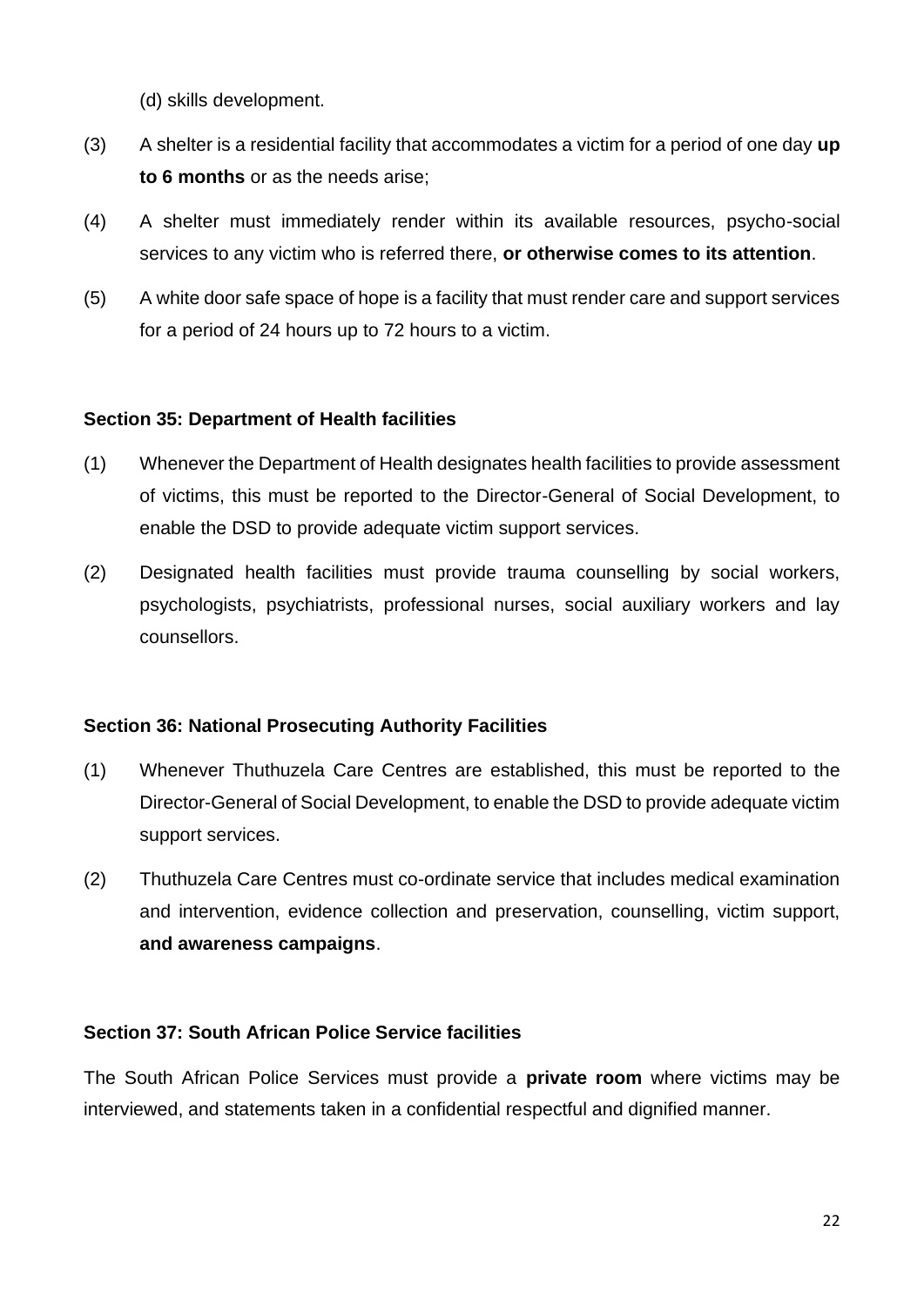## **Section 38: Provision of funding of facility**

The MEC responsible for the relevant departments (at the provincial level) must, from money appropriated by the provincial legislature, provide and fund facilities for victims of violent crime in their province.

## **Section 39: Provision and accreditation\* of victims' support programmes and service providers**

(1) The Minister, in consultation with Ministers responsible for justice, education, correctional services, health and safety and security and the non-governmental sector **must**-

(a) create a policy framework to develop the capacity within all spheres of government and non-governmental sector to establish, **maintain and develop victim support service programmes**;

(b) establish and maintain **a system for accreditation for victim support service programmes**; and

(c) **ensure there are resources to implement** victim support service programmes.

(2) The system for accreditation must contain-

(a) **criteria for the evaluation of such programmes** to ensure that they comply with the minimum norms and standards;

(b) the **criteria for evaluation of the content** of such programmes to ensure that they meaningful and adequately reduce harm caused to the victim;

(c) **mechanisms to monitor** such **programmes and service providers**, to make sure they render quality service, and promote compliance with the Bill; and

(d) measure for removal of **programmes and service providers** from the system, where appropriate.

- (3) The Minister must issue a prescribed **certificate of accreditation to each victim support service programme** that is offered by a victim support service provider.
- (4) A certificate of accreditation is valid for a maximum period of five years from the date of accreditation.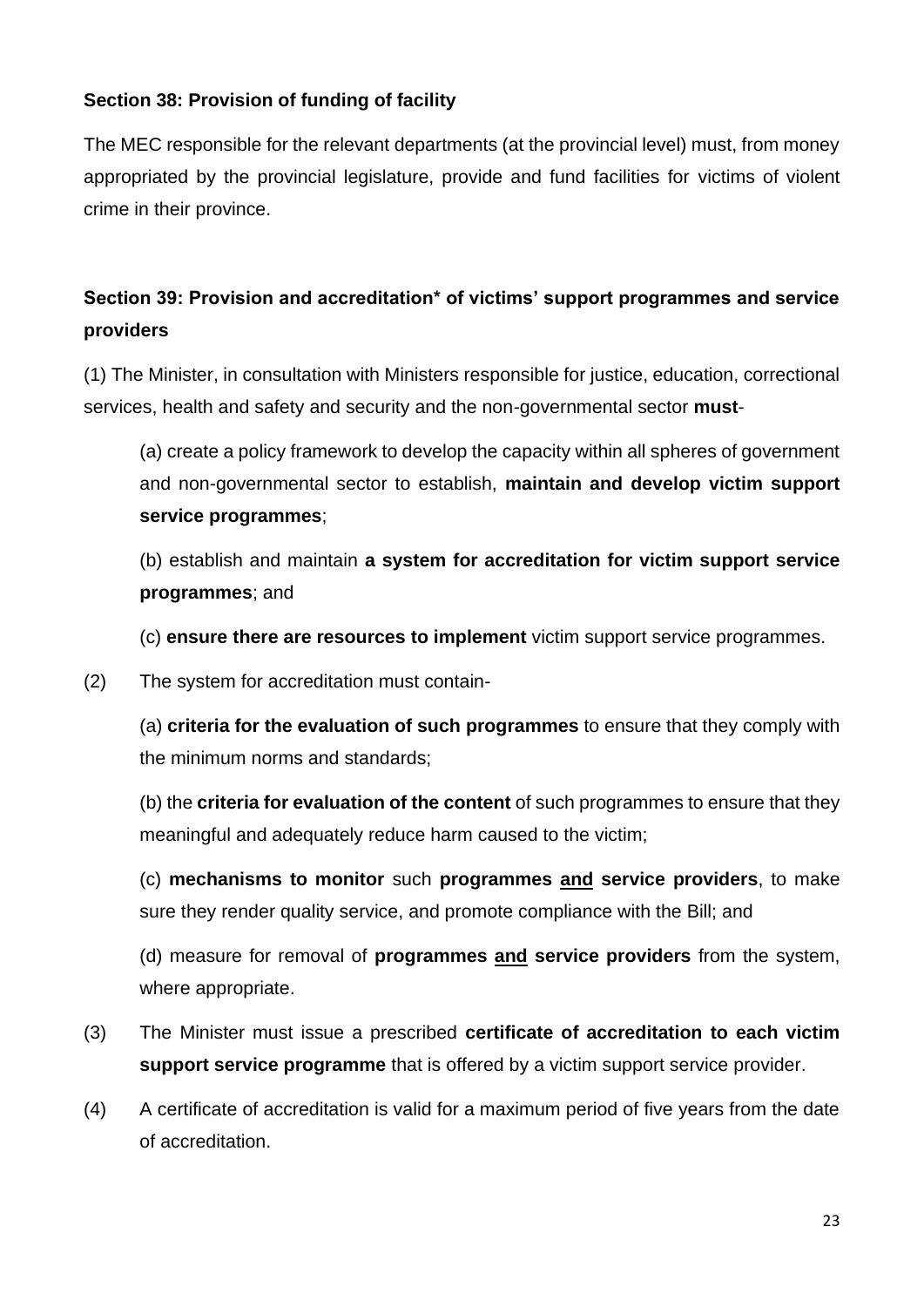(5) Programmes or services, including psychosocial services rendered by other relevant state departments, must be accredited by the DSD.

## <span id="page-23-0"></span>**CHAPTER 6: GENERAL PROVISIONS**

### **Section 40: Regulations**

LAW TIP: Whenever you see the word "prescribed" in a Bill or an Act, it means something is going to be further explained and governed through regulations. Regulations are usually made after the Bill becomes a law (and Act). They are made by the Minister of a department and are published in the Government Gazette.

- (1) The Minister (of Social Development) may make regulations about-
	- (a) the way a victim may be assessed for admission to a service provider;
	- (b) the information to be obtained from the SAPS about the victim;
	- (c) the way information about their case may be provided to the victim;

(d) the procedure and conduct of meetings of the **national committee for victim support services** and the **national coordinating sub-committee for victim support service**;

(e) the establishment of the **national and provincial and local committee for victim support service** and the respective subcommittees;

(f) the selection and appointment of members of the national and provincial and local committees for victim support service, and the sub-committees;

(g) the registration of service providers that provide victim empowerment services;

(h) the procedure to be followed for the lodging and consideration of registration, or renewal, or suspension of a facility;

(i) the format in which the annual report on the service provider's register must be published;

(j) the format that the annual report must conform to, for submissions by the provincial

heads of DSD on the service provider register;

- (k) the annual reports to be submitted by a service provider;
- (l) the way a service provider's registration may be cancelled or suspended;
- (m) the voluntary deregistration of the service provider;
- (n) the norms and standards for delivery of any service to a victim;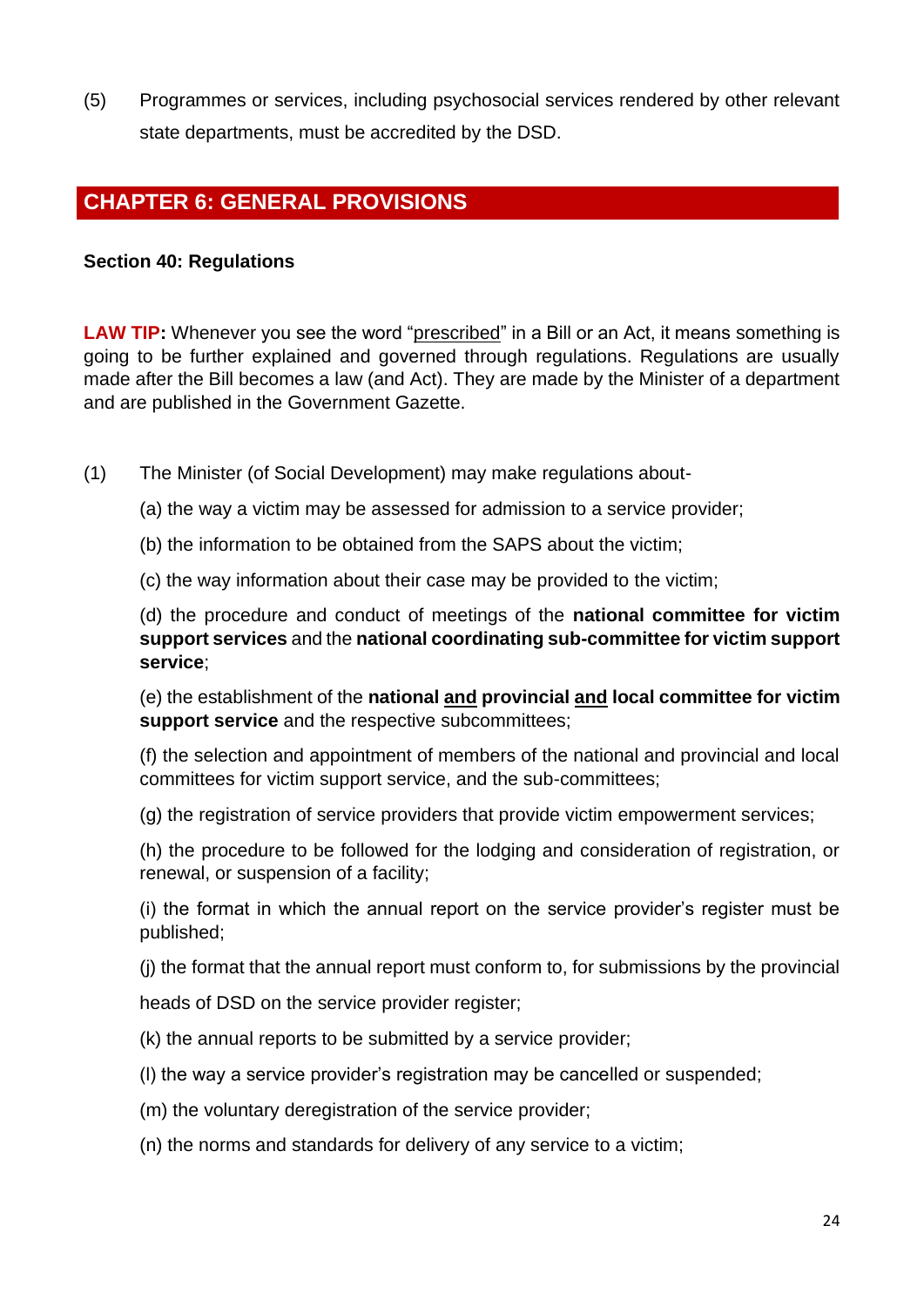(o) the norms and standards for registration, renewal, or accreditation, and suspension and cancellation of registration, of either **a service provider or a facility**;

(p) norms and standard in respect of accreditation;

(q) the establishment and composition of **an appeal tribunal** to consider and adjudicate on **appeals lodged by victims or service providers** regarding any decision taken, or action taken, in terms of this Bill;

(r) any form that must to be completed in terms of this Bill;

(s) the minimum requirements that different types of facilities have to comply with;

(t) the procedure to be followed for the management of a victim, if a facility is closed

down;

(u) prevention strategies and programmes; and

(v) any other matter which the Minister thinks is "necessary or expedient" to be prescribed in regulations.

(2) Any regulation made-

(a) that may result in money-spending by the State, must be made in consultation with the Minister of Finance;

(b) that may impact on the mandate of another organ of state, must be made in consultation with that organ of state, MEC for social development, or provincial head of DSD; and

(c) may create an offence (with a fine or imprisonment) for any person who contravenes a regulation.

#### **Section 42: Transitional arrangements**

A service provider that:

- existed at the time that this Bill becomes a law, and
- which provides services to victims; and
- which intends to continue to operate and provide such services after the commencement of this law;

may continue to provide such services but must apply for accreditation within 12 months of this Bill becoming a law.